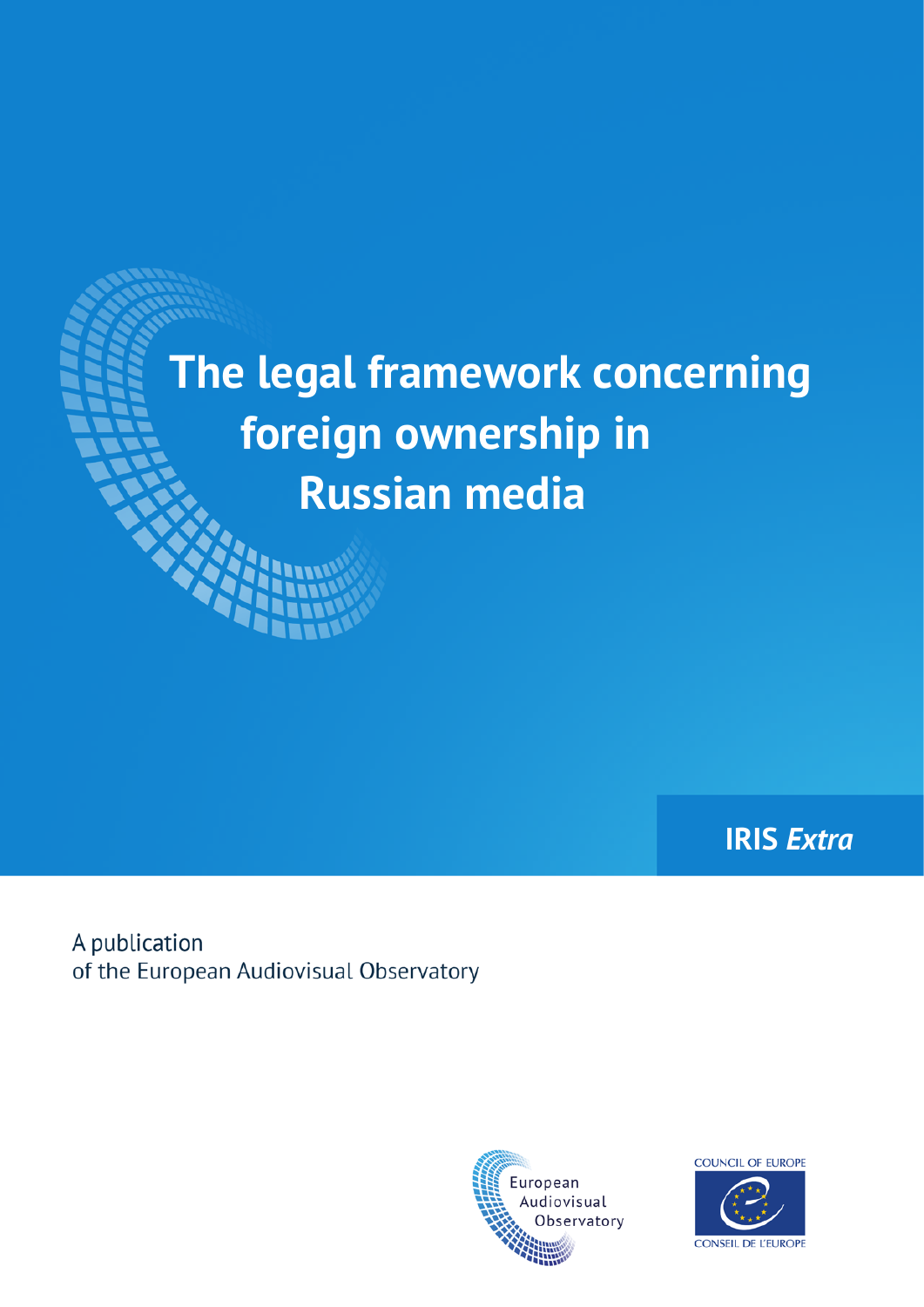**IRIS** *Extra* **2018-1 The legal framework concerning foreign ownership in Russian media**  European Audiovisual Observatory, Strasbourg, 2018 ISSN 2079-1062

**Director of publication** – Susanne Nikoltchev, Executive Director **Editorial supervision** – Maja Cappello, Head of Department for Legal Information **Editorial team** – Francisco Javier Cabrera Blázquez, Sophie Valais **Research assistant –** Léa Chochon European Audiovisual Observatory

**Author**  Dmitry Golovanov

**Translation**  Erwin Rohwer, Marco Polo Sarl

#### **Proofreading**

Lucy Turner, Gianna Iacino, Philippe Chesnel

**Editorial assistant** – Sabine Bouajaja **Press and Public Relations** – Alison Hindhaugh, alison.hindhaugh@coe.int European Audiovisual Observatory

#### **Publisher**

European Audiovisual Observatory 76, allée de la Robertsau, 67000 Strasbourg, France Tel.: +33 (0)3 90 21 60 00 Fax: +33 (0)3 90 21 60 19 iris.obs@coe.int www.obs.coe.int

**Cover layout** – ALTRAN, France

#### **Please quote this publication as:**

Golovanov D., *The legal framework concerning foreign ownership in Russian media*, IRIS *Extra*, European Audiovisual Observatory, Strasbourg, 2018

© European Audiovisual Observatory (Council of Europe), Strasbourg, 2018

Opinions expressed in this publication are personal and do not necessarily represent the views of the Observatory, its members or the Council of Europe.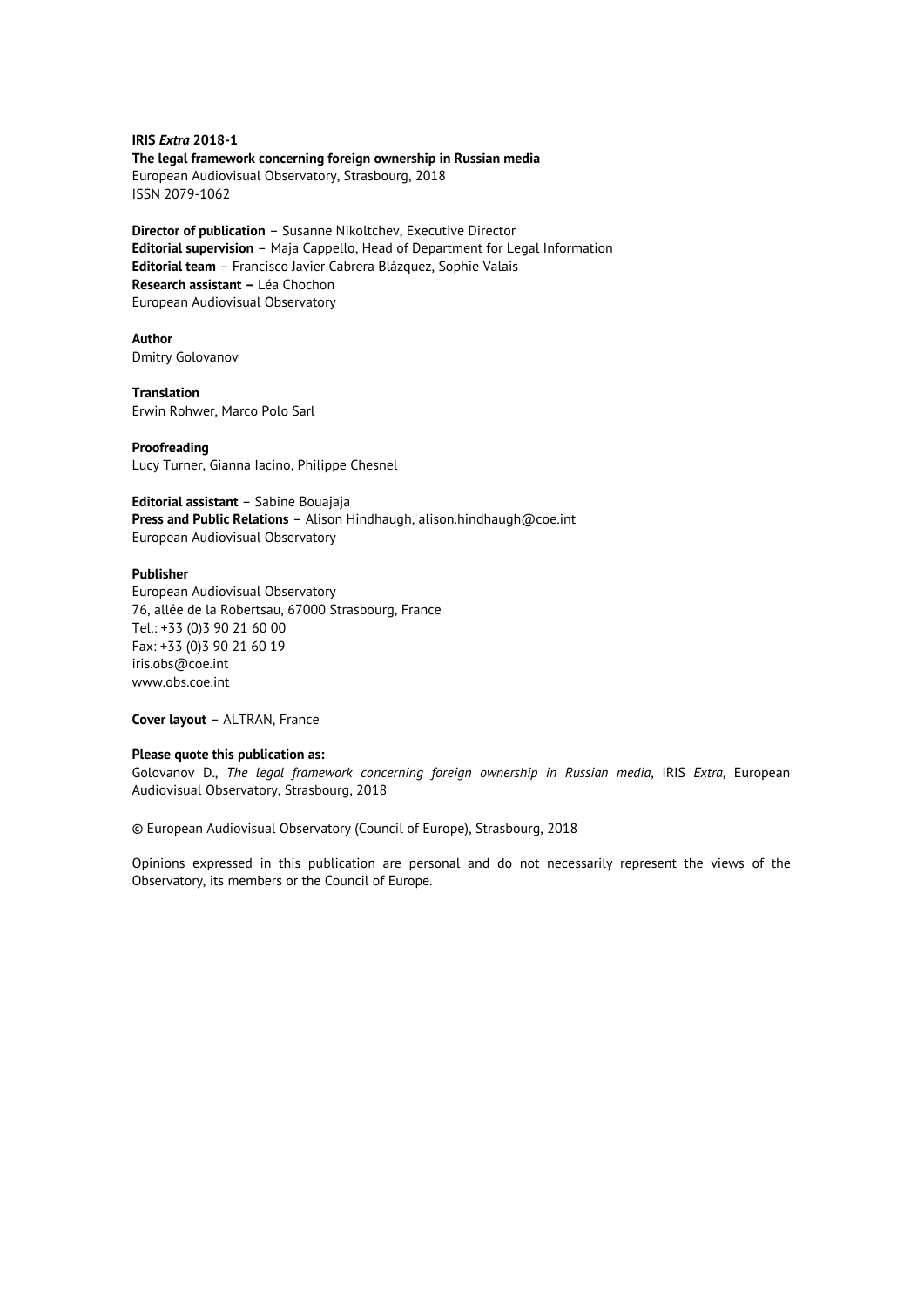# **The legal framework concerning foreign ownership in Russian media**

**Dmitry Golovanov**





CONSEIL DE L'EUROPE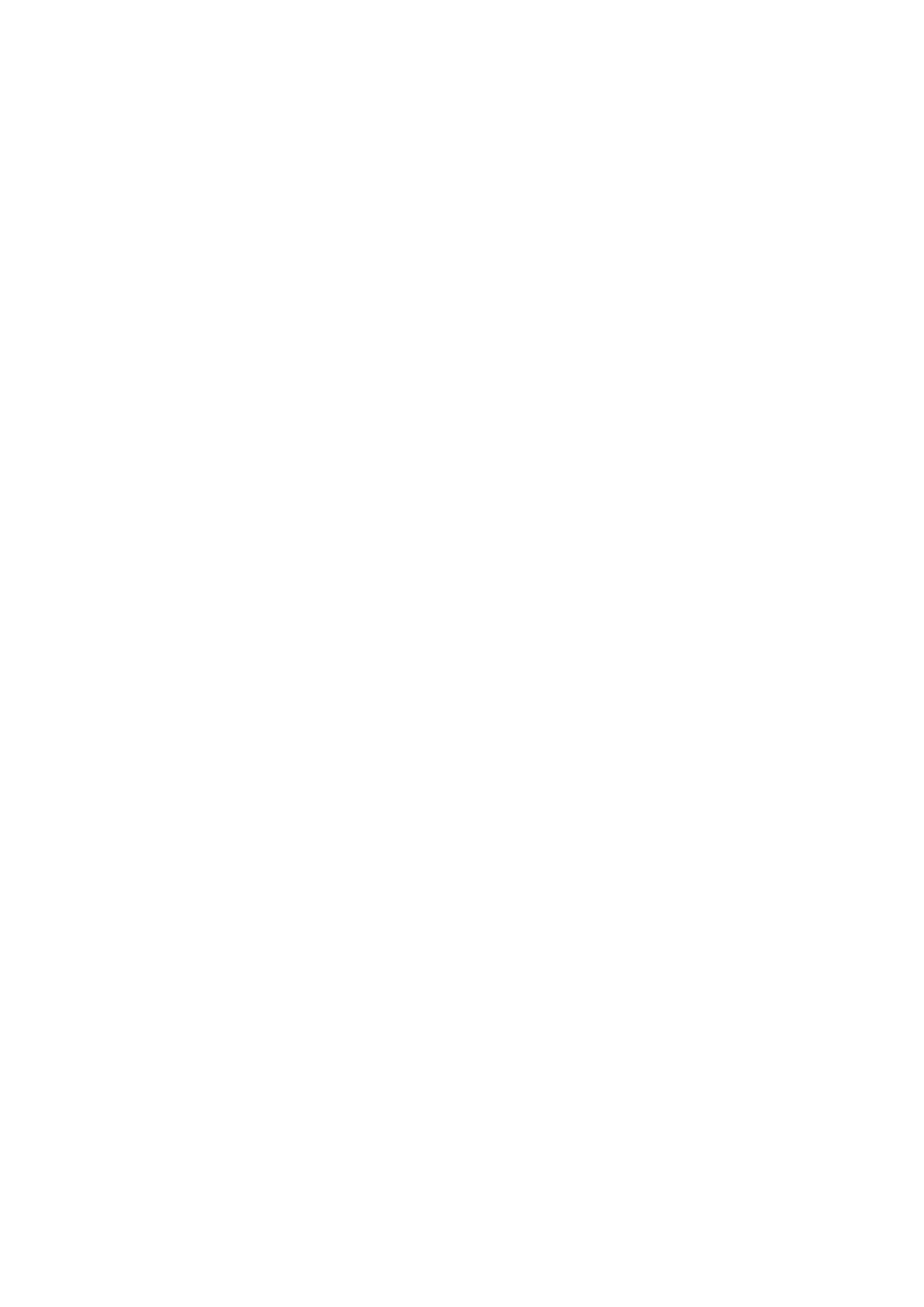### **Foreword**

The benefits that can potentially result from the injection of foreign money into national economies, especially when they are weak, are numerous: the increase of productivity due to the transfer of technology and organisational knowledge; the positive effects on employment deriving from new capital; and the lowering of prices and improvement of quality of products as a general consequence of competition. But sometimes these benefits seem, from the perspective of the host country, to be outweighed by drawbacks: the increase in the demand of products, hence in their price; the lowering and even closing of national companies, which may make the market less competitive; and the influence on government policies, with a negative impact on economic growth.

When foreign investments concern strategic assets of a country, regulation has often intervened, reducing or even prohibiting the injection of foreign money. This is frequently the case in the media sector. The EU Merger Regulation refers to (i) public security, (ii) plurality of the media, and (iii) prudential rules as the "legitimate interests" that may justify that EU member states "take appropriate measures" (other than EU competition law considerations) to protect themselves. Treasoning is similar outside Europe, although without the safety net of the merger control review by the European Commission.

This article by Dmitry Golovanov provides an overview of the Russian approach to foreign ownership of the media and explores the evolution of the foreign participation rules in the Russian media market. Three landmark dates are mentioned: 2001, 2008 and 2014, marking the introduction of restrictions to foreign investors. Golovanov explores both the rules and the methods of compliance the companies put in place. A special focus is put on market research organisations and video-on-demand, before the author explores the most recent restrictions obliging media outlets to report on any kind of funding received from foreign companies, and finishes with some preliminary conclusions on the most recent trends.

Strasbourg, September 2018

#### **Maja Cappello**

IRIS Coordinator Head of the Department for Legal Information European Audiovisual Observatory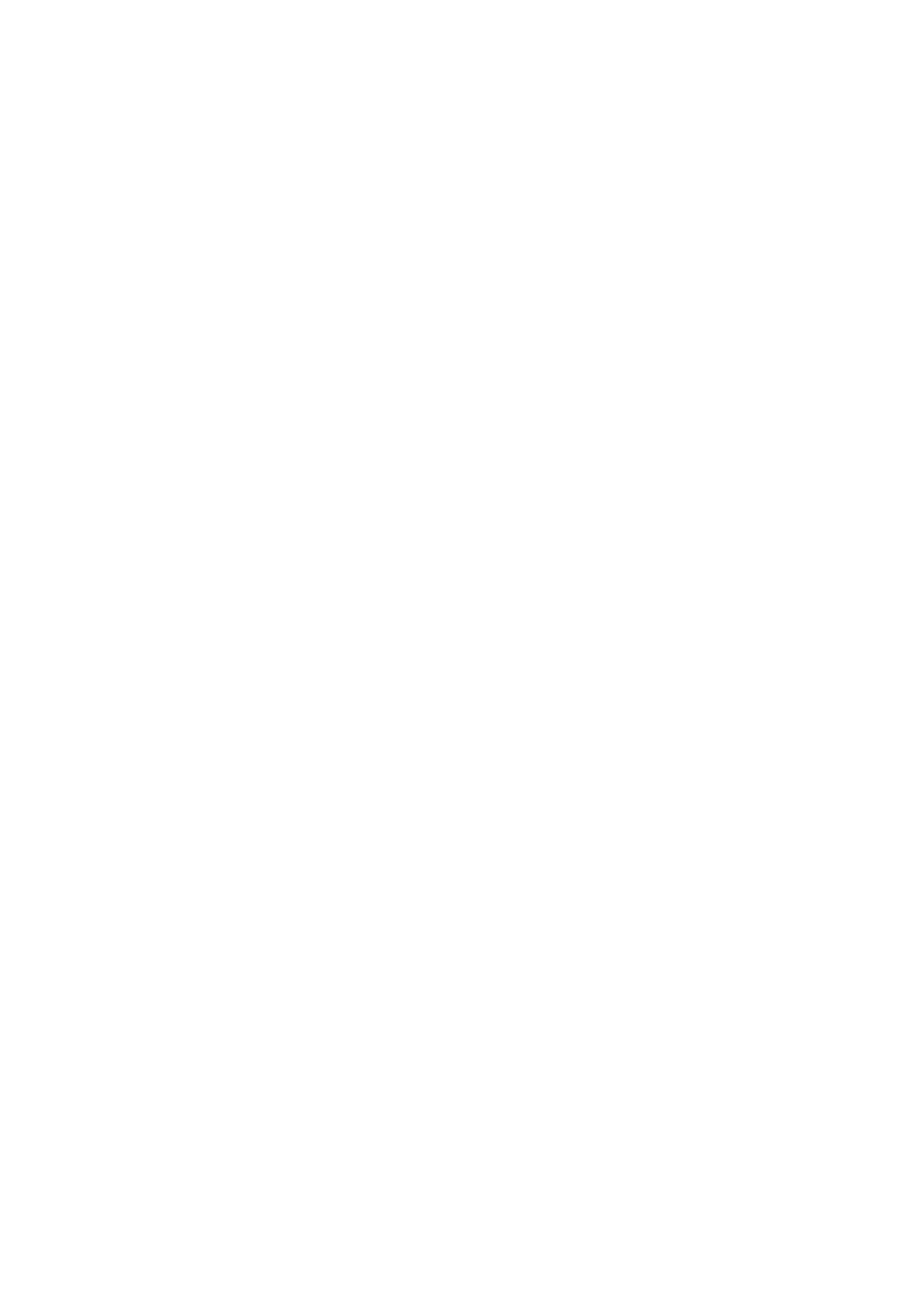### **Table of contents**

|  | 3. Inclusion of mass media in the category of strategic companies 9    |  |
|--|------------------------------------------------------------------------|--|
|  |                                                                        |  |
|  |                                                                        |  |
|  |                                                                        |  |
|  | 5. New Rules for Mass Media market research organizations and video on |  |
|  |                                                                        |  |
|  |                                                                        |  |
|  |                                                                        |  |
|  |                                                                        |  |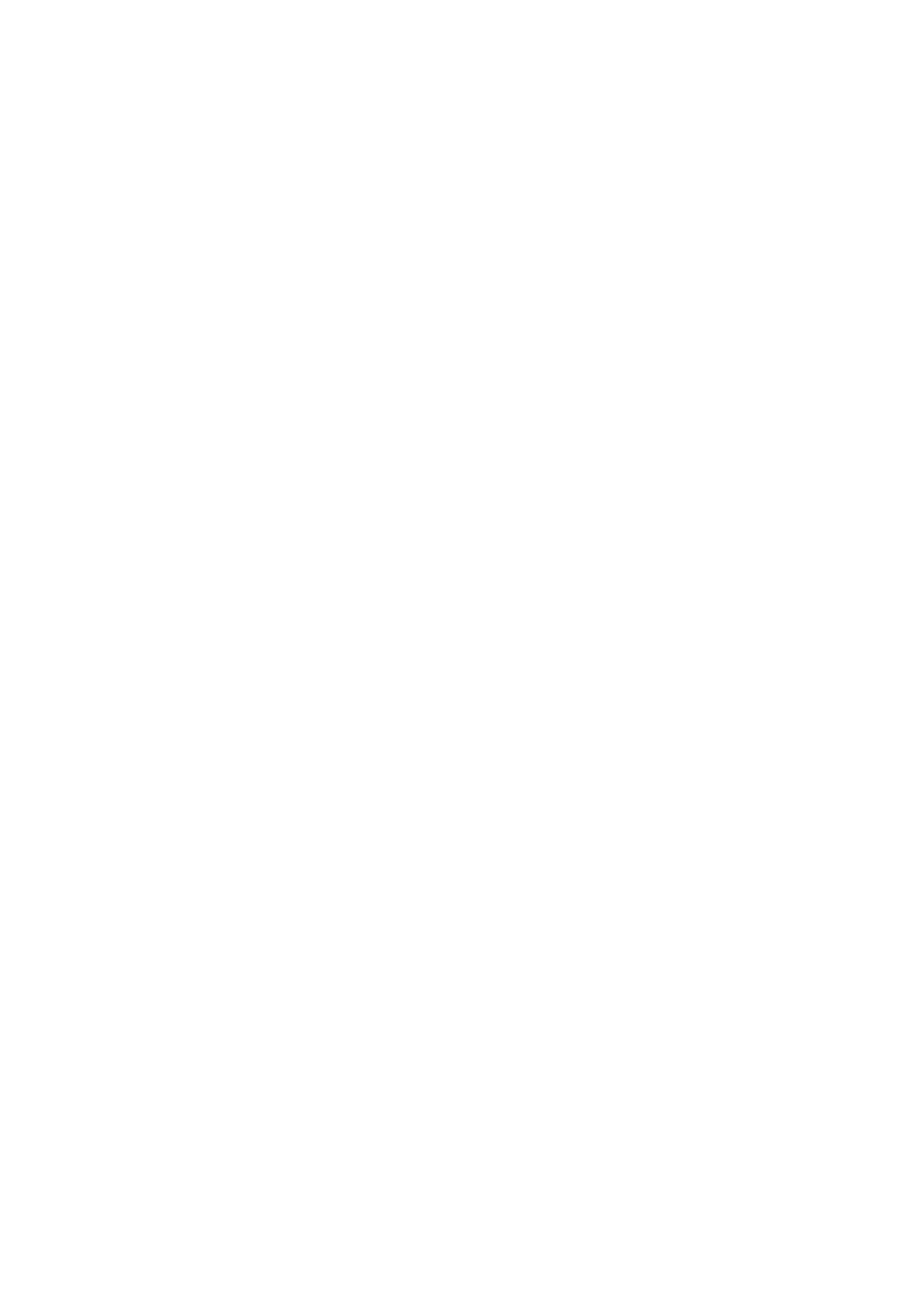#### <span id="page-8-0"></span>**Executive summary**

Since the limited restrictions of the first measures laid down in the Russian Federation's Statute "On the Mass media" of 1991, which resulted in the rise of foreign companies on the Russian television market in the 1990s, the approach of the state towards the media market has drastically changed over time, becoming more active and hostile towards foreign companies. In order to prevent any form of control of the media market from abroad, a set of strict protective measures was implemented and led to a complete transformation of the mass media market. **Chapter 1** depicts and traces the evolution undergone by the foreign participation rules in the Russian media market.

The first major restrictions on foreign participation in the television sector was introduced by the Federal Statute of 4 August 2001 in response to the need to protect the information security of the state. It sets an expanded list of persons (such as foreign citizens and foreign legal entities) who are denied the right to act as a founder of TV or video programmes, and to establish legal entities engaged in broadcasting activities covering half or more of the Russian territory or Russian population. **Chapter 2** focuses on this first major change and its impact on the industry.

Another way of restricting foreign participation then emerged, based on the assimilation of certain media companies to strategic companies that appeared "interesting" for national security issues according to the Russian government. Introduced in 2001 and concerning unitary enterprises or companies with a state participation, this status of "strategic companies" implied that any privatisation or corporatisation of such a company required the prior approval of the President of the Russian Federation. The restrictions were enhanced in 2008, when any television or radio broadcasting company transmitting in an area where half or more of the population of a given region of Russia lived, was considered to be of strategic importance for the defence and the security of the nation. The implications of such a status on foreign participation are detailed under **Chapter 3**.

A significant reform was then implemented in 2014 regarding the participation of foreign capital in the owning and managing of media assets. It referred to practices of protection from foreign interference implemented in other countries, but by ignored the already existing regulation on foreign investments in strategic companies. Following the objective that foreign nationals should not directly or indirectly control Russian mass media, a two-level system of restrictions was created, leading to a total prohibition of any foreign participation as either the founder or within the editorial board of the mass media or a broadcasting organisation, and to the application of a 20 percent foreign control restriction. This reform affected between 35 to 50 percent of the mass media market players. **Chapter 4** explores the different options these companies chose in order to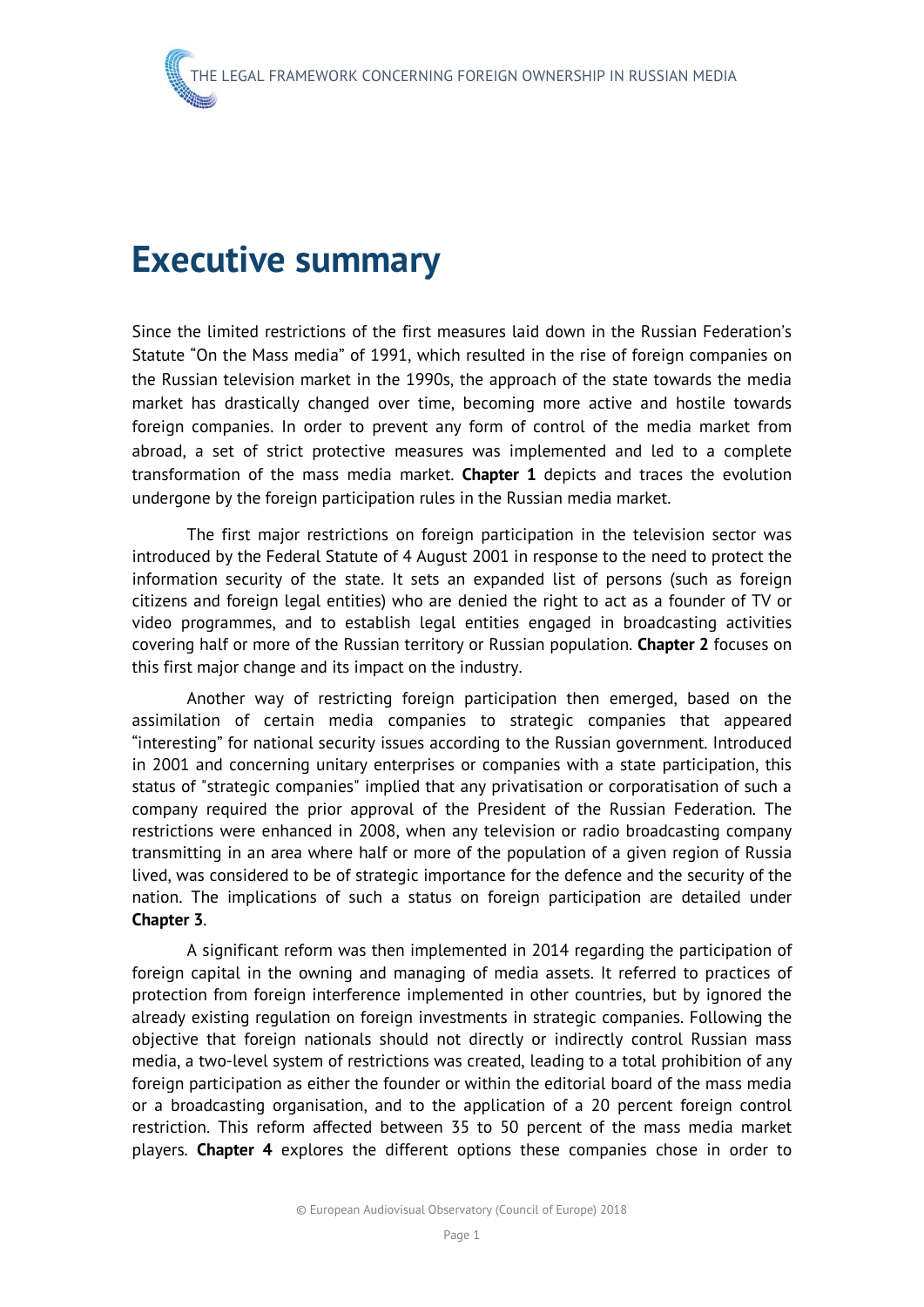comply with the new law, as well as the organisational, legal, and economic difficulties they faced, notably in terms of protection of foreign minority shareholders, and the question of legality of certain provisions in non-corporate contracts with foreign partners.

However, broadcasting companies are not the only entities facing restrictions on foreign ownership of corporate assets in the market. **Chapter 5** discusses similar restrictions that have also been imposed on mass media market research organisations and video-ondemand services. In July 2016 the "Anti-TNS Act" was introduced, which required that market research, and in particular audience measurement, be provided only by authorised organisations. The rules governing authorisation procedures included, inter alia, limitations on the participation of foreign capital in the organisation of market studies, similar to those already applied to the media and broadcasting organisations. Regarding video on demand services, at the request of the representatives of the major TV channels and media holdings, the "Anti-Netflix Act" was adopted in May 2017, to clarify the legal status of OTT services and concurrently imposing similar restrictions on foreign participation in audiovisual services.

Finally, in the wake of the set of restrictions on foreign companies, December 2015 marked the introduction of an obligation on mass media companies to report any funds received from foreign sources, as described in **Chapter 6**.

**Chapter 7** comprises a conclusion on the series of restrictions introduced in recent years, demonstrating the consistent approach of Russia to impose a protectionist regime on the information market.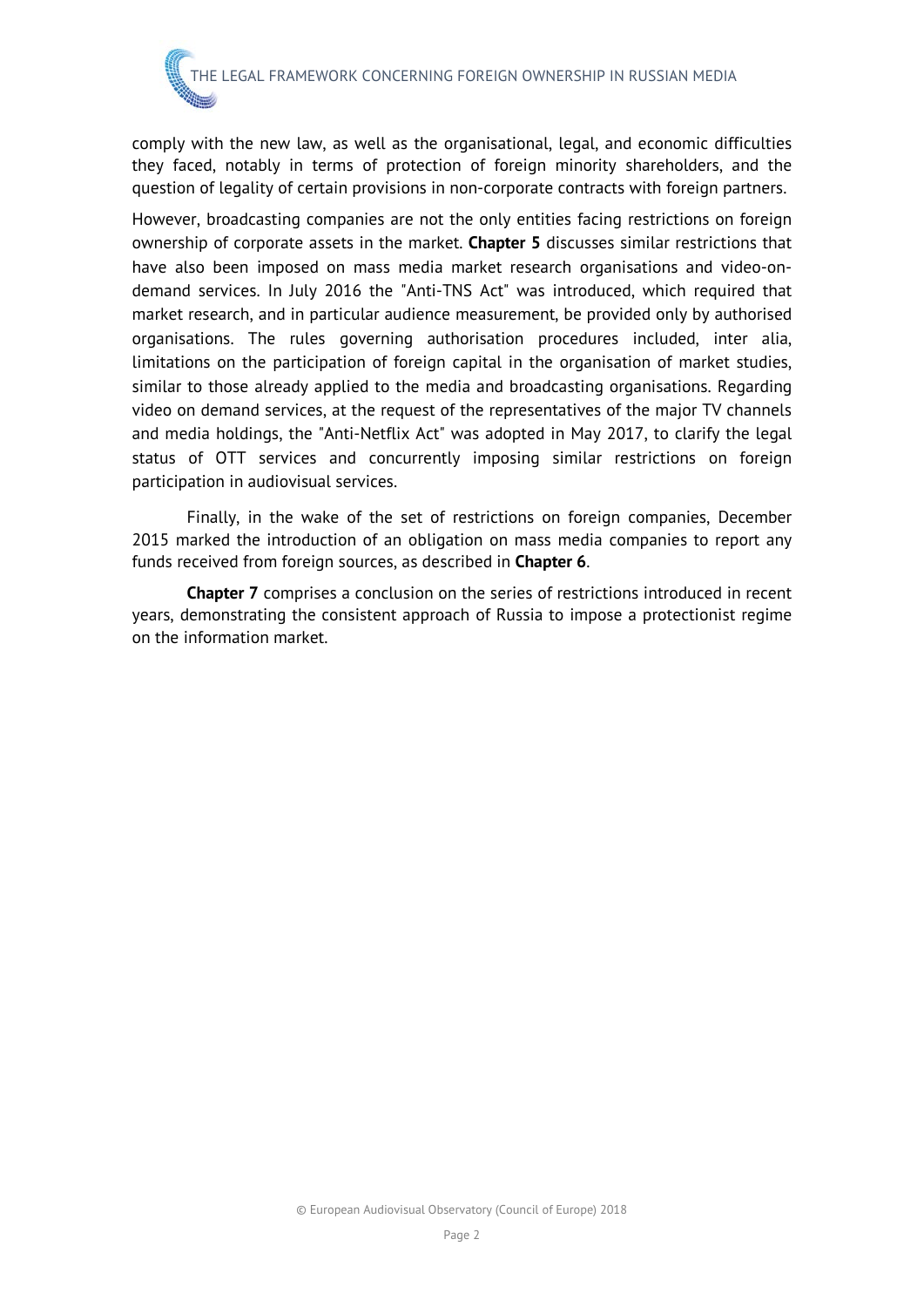### <span id="page-10-0"></span>**1. Introduction**

1

The Russian Federation's Statute "On the Mass Media" sets a framework for the participation of foreign persons in the media market. Article 7 of the first edition of the Statute, adopted in [1](#page-10-1)991,<sup>1</sup> imposed a ban on a foreign citizen "founding" ("starting") a mass medium. In fact, this restriction did not significantly hamper the media business: the ownership of assets was not regulated by media law, so a person who was "founder" within the meaning of the law did not necessarily have control over mass media assets;<sup>[2](#page-10-2)</sup> also, there was no prohibition of a foreign citizen establishing a Russian legal entity that would act as the founder of a newspaper, magazine, or television company. Not surprisingly, this lacuna was due to the shortcomings of early Russian mass media and corporate law. For instance, the new Civil Code regulating, *inter alia,* corporate law fundamentals, was adopted three years after. In addition, at the time the economic and political situation did not call for the introduction of restrictions for foreign persons.

The softness of such restrictions resulted in the rise of foreign companies on the Russian television market in the 1990s (especially the late 1990s). As a rule, the business practices of the time made difficult the creation of joint ventures with Russian businessmen, in which investments and financial control were retained by foreign companies. Mass media were established as Russian legal entities with foreign participation. Foreign shareholders were able to influence top management decisions via corporate procedures.

At the same time, national broadcasting corporations (owned and controlled by Russian nationals) were introduced, where both state and privately owned companies coexisted on the market. Private media companies were owned by media tycoons, and state controlled companies were influenced by them as well (through holding minority shares stocks and control over finances).

However, since the turn of the millennium, the approach of the state to the media market started to change with increasing speed. It became more active and in some situations even more aggressive. Media tycoons from the 1990s were persuaded or forced to sell their companies as well as their shares in state owned companies to either media

<span id="page-10-1"></span><sup>1</sup> Закон Российской Федерации "О средствах массовой информации" (Statute of the Russian Federation "On Mass Media") of 27 December 1991 N 2124-1. The Russian text is available at:

<span id="page-10-2"></span>http://docs.cntd.ru/document/9003299.<br><sup>2</sup> The founder" is a person (private or legal person) who starts a mass media entity activities. This person is not obligatory holder of assets.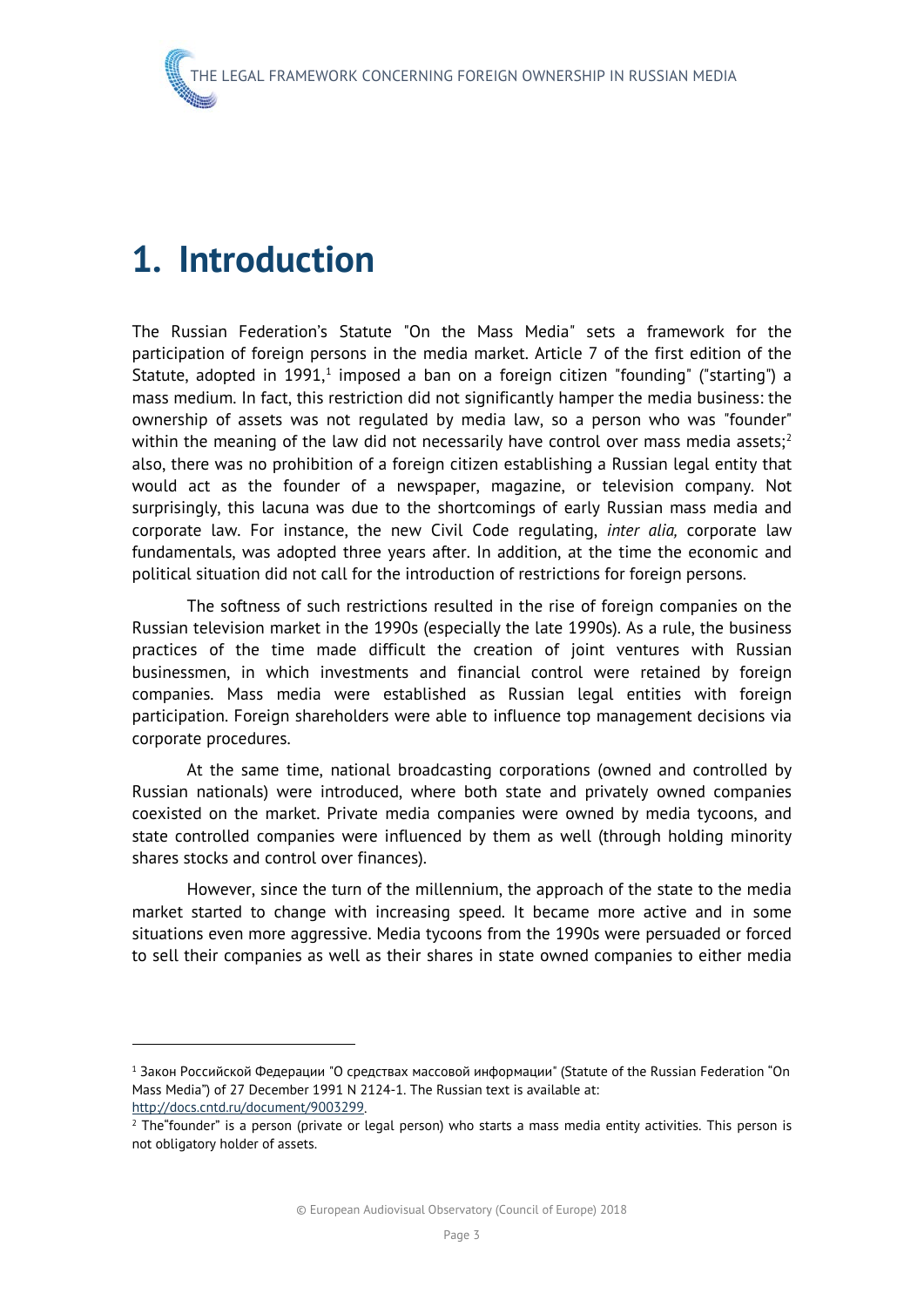companies owned by state corporations (for instance, Gazpromedia), or to newly emerged media holdings (for instance, National Media Group)<sup>[3](#page-11-0)</sup>.

At the same time a set of measures to protect media providers from overseas influence was proposed and implemented. The first signal for the market was the introduction in 2001 of a ban on direct ownership control by foreign persons of the broadcasting media companies, and the introduction of protective measures to control ownership of state owned mass media. In 2008, the abovementioned regulation was further developed: the participation of foreign persons in strategic assets was regulated in a detailed way. Major broadcasters were considered as being strategic.

Finally, substantial changes were introduced when the prohibitions expanded so significantly that the mass media market was reshaped in a significant way. From this moment, rather than counteracting the actual or potential domination of foreign companies in the media market in Russia, restrictions were imposed on the participation of foreign capital in media assets in order to prevent the control of media policy from abroad. The process is still ongoing: foreign companies are denied the opportunity to conduct television market measurements and are limited in the ability to finance Russian media; and online video portals face limitations upon foreign persons' participation. Parliamentarians and executive bodies are developing other measures to protect the information sphere.

This research is aimed at providing a review and analysis of milestone legal initiatives, which impose restrictions on foreign participation on the mass media economy, thereby changing the shape of television market in modern Russia.

<span id="page-11-0"></span><sup>&</sup>lt;sup>3</sup> NMG is a private corporation owned by companies of Russian oligarch Yuri Kovalchuk, known as one of the Russian President's friends. Kovalchuk's Bank "Rossia" ("Russia") was one the first companies to face US sanctions. NMG is presided by Kirill Kovalchuk, who is Yuri Kovalchuk's nephew and is participant of OFAC Specially Designated Nationals And Blocked Persons List,

[https://www.vedomosti.ru/technology/articles/2016/12/21/670652-sanktsii-kovalchuka.](https://www.vedomosti.ru/technology/articles/2016/12/21/670652-sanktsii-kovalchuka)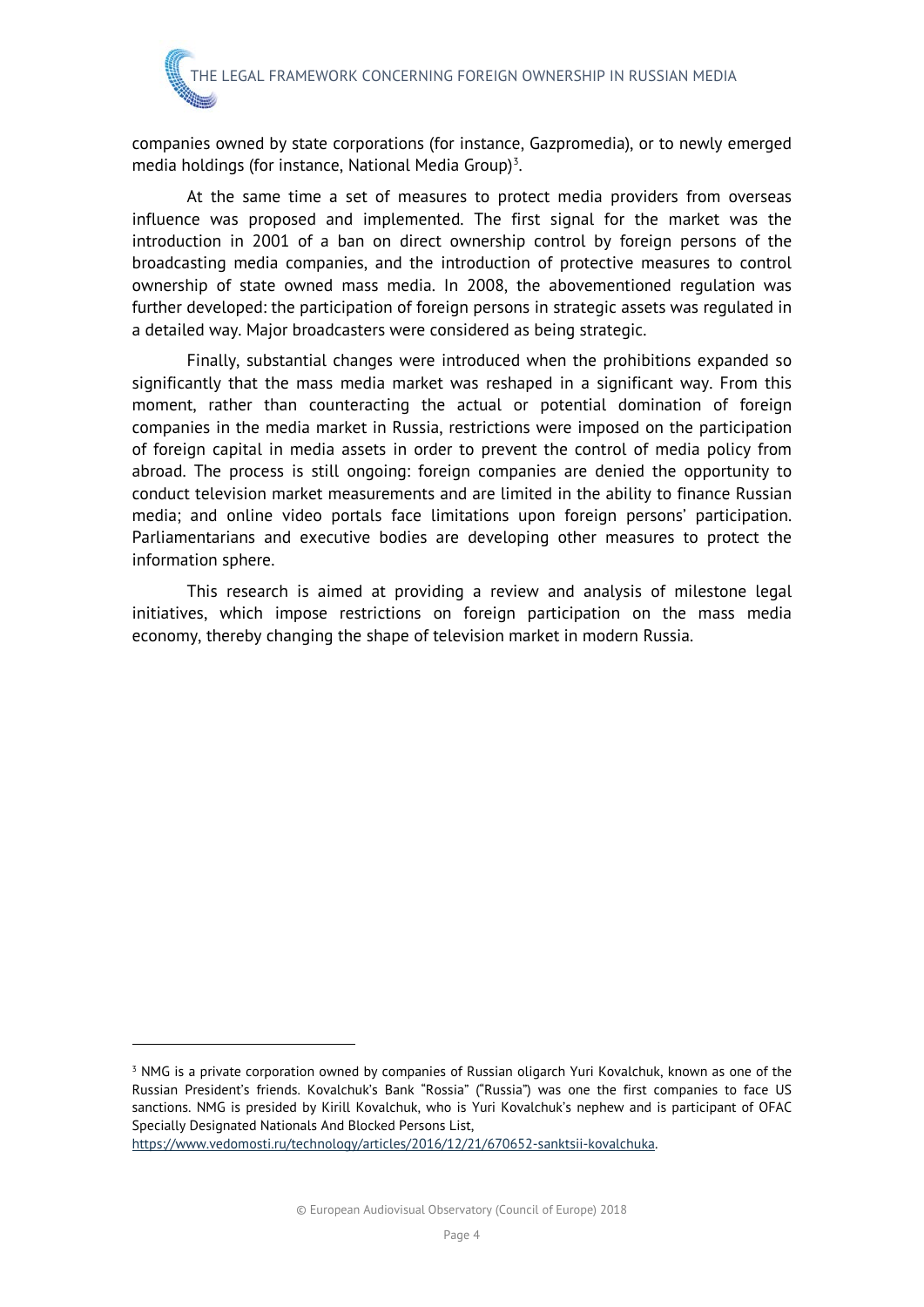### <span id="page-12-0"></span>**2. First wave of changes**

As a general background, it should be stated that prior to 2001 there was no unified and structured legal framework for restricting foreign participation in various economic sectors in Russia. The Federal Statute on Foreign Investment in the Russian Federation<sup>[4](#page-12-1)</sup> creates, as a general rule, the so-called "national" legal regime, which gave equal ownership rights to foreign and Russian investors. Restrictions on the activities of foreign investors could be introduced only by federal laws and only if it was necessary to protect "the constitutional order, morality, health, rights and legal interests of others, ensure the country's defense and state security". Restrictions in various spheres of business were introduced by separate laws. Such restrictions were often multidirectional.

That was true for the first restrictions on foreign persons' ownership in the television sector to be introduced. The Federal Statute of 4 August 2001[5](#page-12-2) revised Article 19.1 to the Statute on Mass Media. According to the Explanatory Statement, $6$  the amendment was initiated in response to the need to protect the information security of the state.

Part 1 of Article 19.1 approved the expanded list of persons (to be compared with general provisions of Article 7) who were denied the right to act as founder of TV and video "programmes" (in fact television channels) on the territory of the Russian Federation and its regions. Foreign citizens, stateless persons, as well as Russian citizens with dual citizenship, foreign legal entities, and Russian legal entities percent with over 50 percent foreign-owned share capital were not allowed to become founders.

The abovementioned entities were prevented from establishing legal entities engaged in broadcasting. The ban was not total; it dealt only with broadcasting organisations with foreign participation whose broadcasting activities covered half or more of the constituent entities (regions) of the Russian Federation, or the territory where half or more of the population of the Russian Federation lived.

-

<span id="page-12-1"></span><sup>4</sup> Федеральный закон "Об иностранных инвестициях в Российской Федерации" (Federal Statute "On foreign investment in the Russian Federation ") of 09 July1999 No. 160-ФЗ. The Russian text is available at: [https://www.legalacts.ru/doc/federalnyi-zakon-ot-09071999-n-160-fz-ob/.](https://www.legalacts.ru/doc/federalnyi-zakon-ot-09071999-n-160-fz-ob/)

<span id="page-12-2"></span><sup>5</sup> Федеральный закон "О внесении дополнения в Закон Российской Федерации "О средствах массовой информации"" (Federal Statute "On introducing an addendum to the Statute of the Russian Federation "On Mass Media" ) of 04 August 2001 No. 107-ФЗ. The Russian text is available at [http://docs.cntd.ru/document/901794237.](http://docs.cntd.ru/document/901794237)

<span id="page-12-3"></span><sup>&</sup>lt;sup>6</sup> The text of the Explanatory Statement in Russian is available for downloading at [http://sozd.parliament.gov.ru/bill/78801-3.](http://sozd.parliament.gov.ru/bill/78801-3)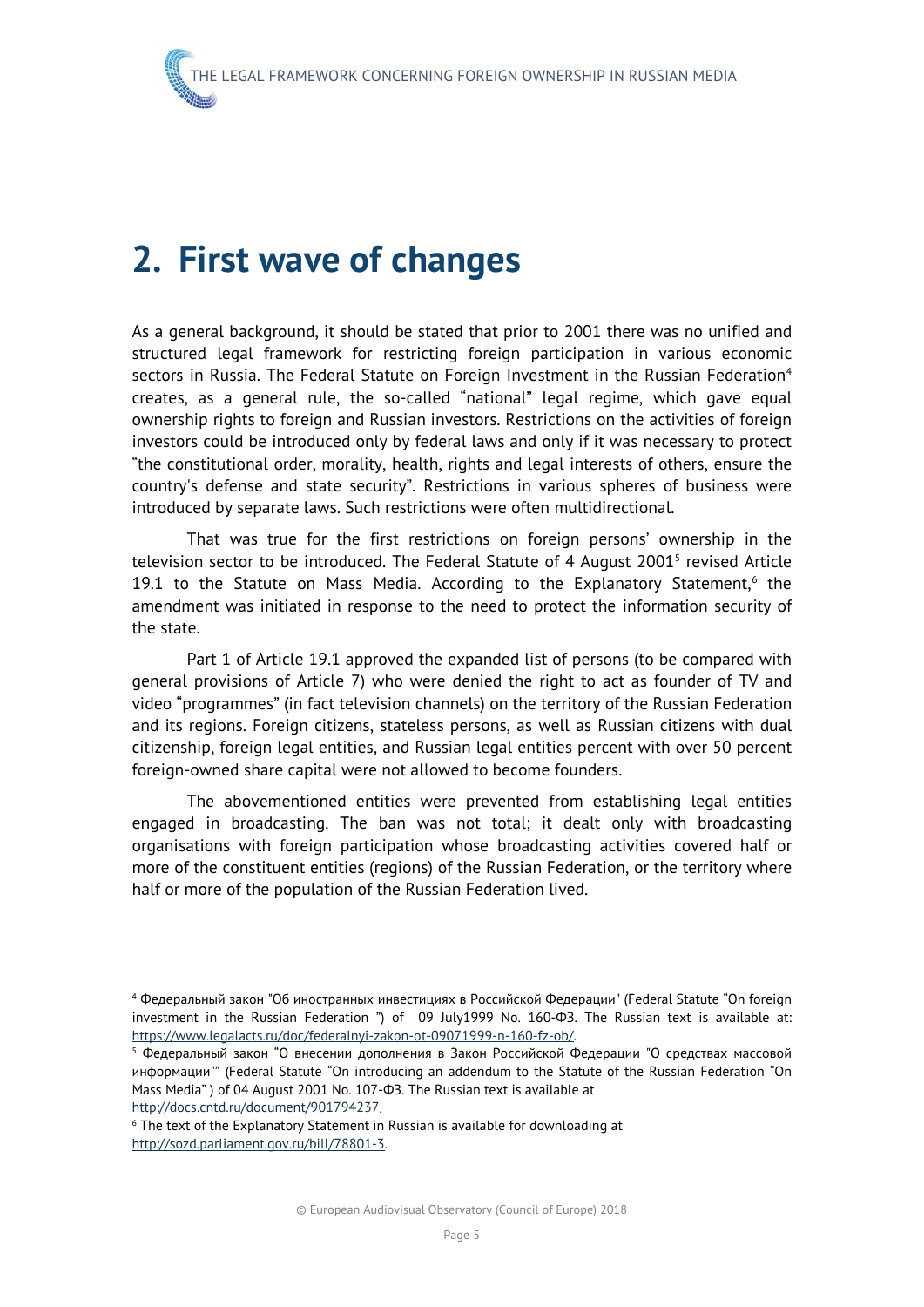Finally, the 2001 regulation included a ban on the sale of shares of broadcasting companies, if as a result "foreign participation" in the share capital of the company exceeded 50 percent.

Despite the fact that the industry received the new rules without enthusiasm, the entering into force of the law did not lead itself to a significant change in the market situation. Experts expressed the idea that, first of all, the act was specifically aimed against one of the most influential Russian media oligarchs, Vladimir Gusinsky, who had control over a popular private television company NTV, which was oppositional to the government.<sup>[7](#page-13-0)</sup> An element of Gusinsky's strategy for retaining control over his business was setting up negotiations with foregn investors in order to sell business to foreign persons.[8](#page-13-1) However, at the time of adoption of the Statute, the activity of the media tycoon had already been to a large extent neutralised: in 2000 a criminal case against Gusinsky was initiated, which was terminated after he sold media assets to Gazprommedia. Having left the country, the oligarch published the addendum to the sale of shares contract, which provided the guarantees for the termination of the criminal case and for granting the possibility to leave the country. In 2004 the European Court of Human Rights ruled that Russian authorities used a politically motivated criminal proceedings to take over the print and broadcast operations of Mr Gusinsky.[9](#page-13-2)

In other respects, the proposed regulation did not in itself become a significant obstacle for the work of foreign investors, although the changes have not gone unnoticed. One of the consequences of the implementation of the regulation was the creation of administrative barriers for the registration of mass media. Among the various steps in order to implement the new regulation, the Federal Service for Supervision in the Sphere of Mass Communications, Communication, and Cultural Heritage Protection (registration authority) adopted an Administrative Regulation on the registration of mass media that regulated in a very detailed way the procedure of mass media registration.<sup>[10](#page-13-3)</sup> The Administrative Regulation required the founders of mass media (legal entities) to provide documents with full details of their shared capital when registering the mass media. As a justification for such a requirement, it was stated that it was necessary to verify the conformity of the potential mass media entities with the requirements of Article 19.1. However, the necessary information for such purposes is publicly available and can be obtained from state registers. Based on this argument, founders of mass media appealed the Regulation before the Supreme Court, which annulled the relevant provisions of the Administrative Regulation, judging that the registration authority's requirements for the

<span id="page-13-0"></span> $^7$  Изменения Закона РФ "О средствах массовой информации" в 1991 - 2010 гг.: факты как история, [http://portalus.ru/modules/russianlaw/rus\\_readme.php?subaction=showfull&id=1401390655&archive=&start\\_](http://portalus.ru/modules/russianlaw/rus_readme.php?subaction=showfull&id=1401390655&archive=&start_from=&ucat=&) [from=&ucat=&.](http://portalus.ru/modules/russianlaw/rus_readme.php?subaction=showfull&id=1401390655&archive=&start_from=&ucat=&)

<sup>&</sup>lt;sup>8</sup> Журналисты НТВ спугнули инвесторов, available at: [https://www.kommersant.ru/doc/253341.](https://www.kommersant.ru/doc/253341)

<span id="page-13-2"></span><span id="page-13-1"></span><sup>9</sup> For more details see the ECHR Judgment of 19 May 2004 in case of Gusinskiy v. Russia, available at: [http://hudoc.echr.coe.int/eng?i=001-61767.](http://hudoc.echr.coe.int/eng?i=001-61767)

<span id="page-13-3"></span> $^{10}$  Административный регламент исполнения государственной функции по регистрации средств массовой информации (Administrative Regulation on performing by the Federal Service for Supervision in the Sphere of Mass Communications, Communication and Cultural Heritage Protection of the governmental service "Mass Media Registration"), approved by the Order of the Federal Service for Supervision in the Sphere of Mass Communications, Communication and Cultural Heritage Protection of 22 October 2007 No. 315. The text in Russian is available at [https://rg.ru/2008/03/19/smi-registracia-dok.html.](https://rg.ru/2008/03/19/smi-registracia-dok.html)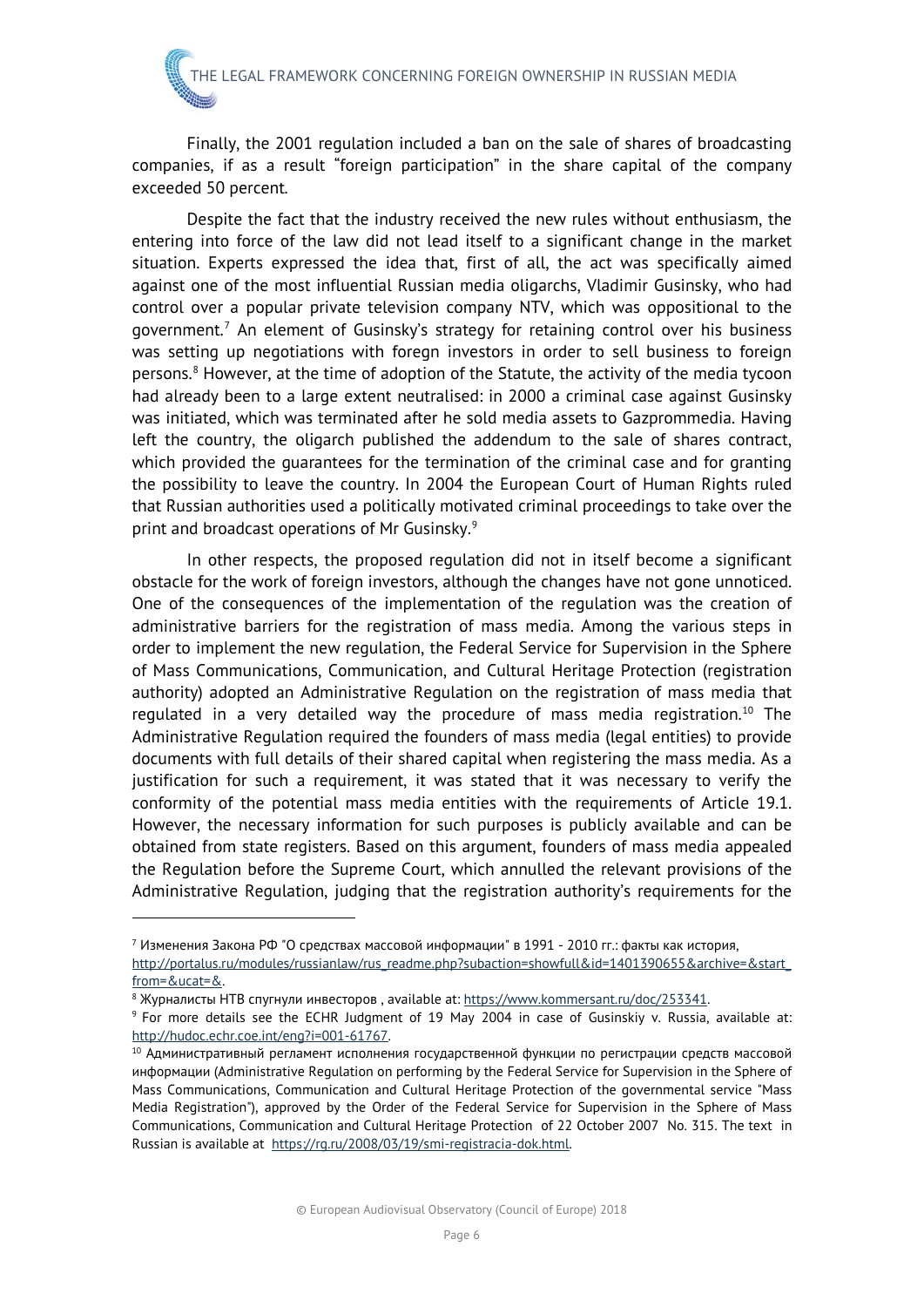provision of additional documents were excessive and the provisions of the Regulation were contrary to the law.<sup>[11](#page-14-0)</sup>

It could be said that a lesson was learned by the regulatory authorities: subsequently the introduction of any restrictions into the Statute "On Mass Media" have been accompanied by the introduction in the law of a duty of applicants to submit documents that confirm or prove certain circumstances related to ownership-related measures of the law.

<span id="page-14-0"></span><sup>11</sup> Определение Верховного Суда РФ (Judgement of the Supreme Court of Russia) of 23 December 2008 No. КАС08-647. The text in Russian is available at [https://bazanpa.ru/verkhovnyi-sud-rf-opredelenie-nkas08-647-ot23122008-h1262946/.](https://bazanpa.ru/verkhovnyi-sud-rf-opredelenie-nkas08-647-ot23122008-h1262946/)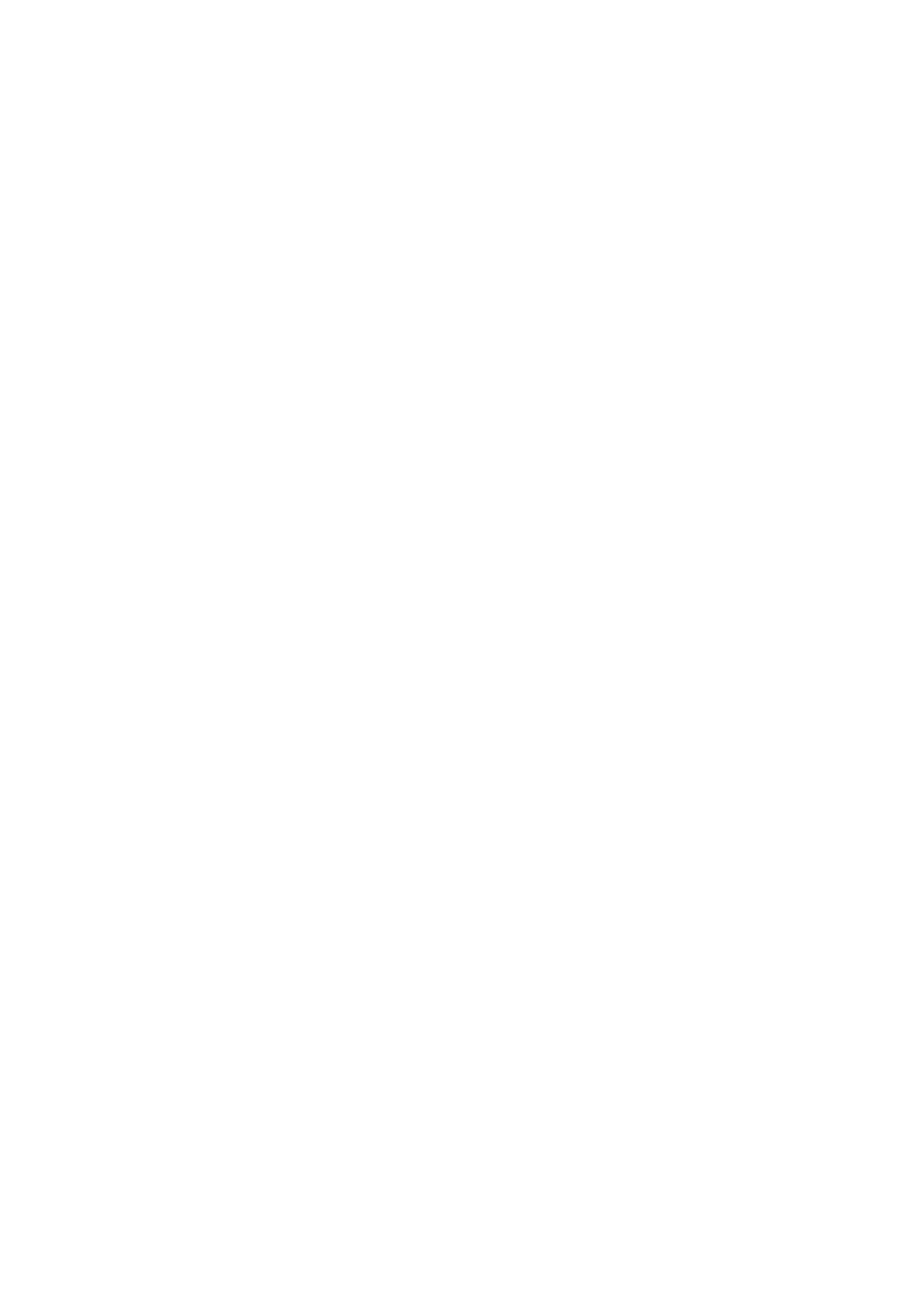## <span id="page-16-0"></span>**3. Inclusion of mass media in the category of strategic companies**

Since 2001, the identification of strategic industries and companies, participation in which the Russian government considers essential for ensuring national security, has become an issue of general economic regulation. The basis for the implementation of this approach was laid by the Statute on the Privatization of State and Municipal Property.<sup>[12](#page-16-1)</sup> This Regulatory Act introduced the category of "strategic companies". According to this Statute, privatization (sale of a state-owned company to private investors, as a whole or as a block of it shares ) or corporatization (transformation of unitary enterprise into a joint stock company with the state holding it shares) of this type of companies is to be carried out only according to a special procedure, specifically under condition of prior approval of the President of the Russian Federation.

The list of strategic companies is put togehter by the President upon the recommendation of the Government of the Russian Federation. The President's Order to approve the list of strategic companies was first issued on 4 August  $2004$ ,<sup>[13](#page-16-2)</sup> and afterwards underwent a series of amendments. These amendments reduced significantly the list of strategic companies: from approximately one thousand entities to 147 at the present time.

There are two types of companies in the list: state owned enterprises ("unitary enterprises") and commercial companies with state participation in the share capital. The assets of the unitary enterprises include exclusively state funds, and the sale of shares in such companies is impossible before their corporatization. Companies of the second category are joint-stock companies in which the share of the state can vary from the lowest share size up to 100 percent.

Six companies in the President's list are either media companies or organizations providing significant technical services in the mass media sector. Five of them are federal state unitary enterprises: the largest state owned media-holding "The Russian Television and Radio Broadcasting Company" (VGTRK), news agencies "ITAR-TASS" and "Russia Today", Russian Television and Radio Broadcasting Network (an organization that

<span id="page-16-1"></span> $12$  Федеральный закон "О приватизации государственного и муниципального имущества" (Federal Statute "On the Privatization of State and Municipal Property") of 21 December 2001 No. 178-ФЗ. The text in Russian is available at https://rg.ru/2002/01/26/private-dok.html.<br><sup>13</sup> Указ Президента Российской Федерации "Об утверждении Перечня стратегических предприятий и

<span id="page-16-2"></span>стратегических акционерных обществ" (Order of the President of the Russian Federation "On approval of the List of strategic enterprises and strategic joint-stock companies") of 04 August.2004 No. 1009 (last amended 10 February 2018. The text in Russian is available at [http://docs.cntd.ru/document/901904859.](http://docs.cntd.ru/document/901904859)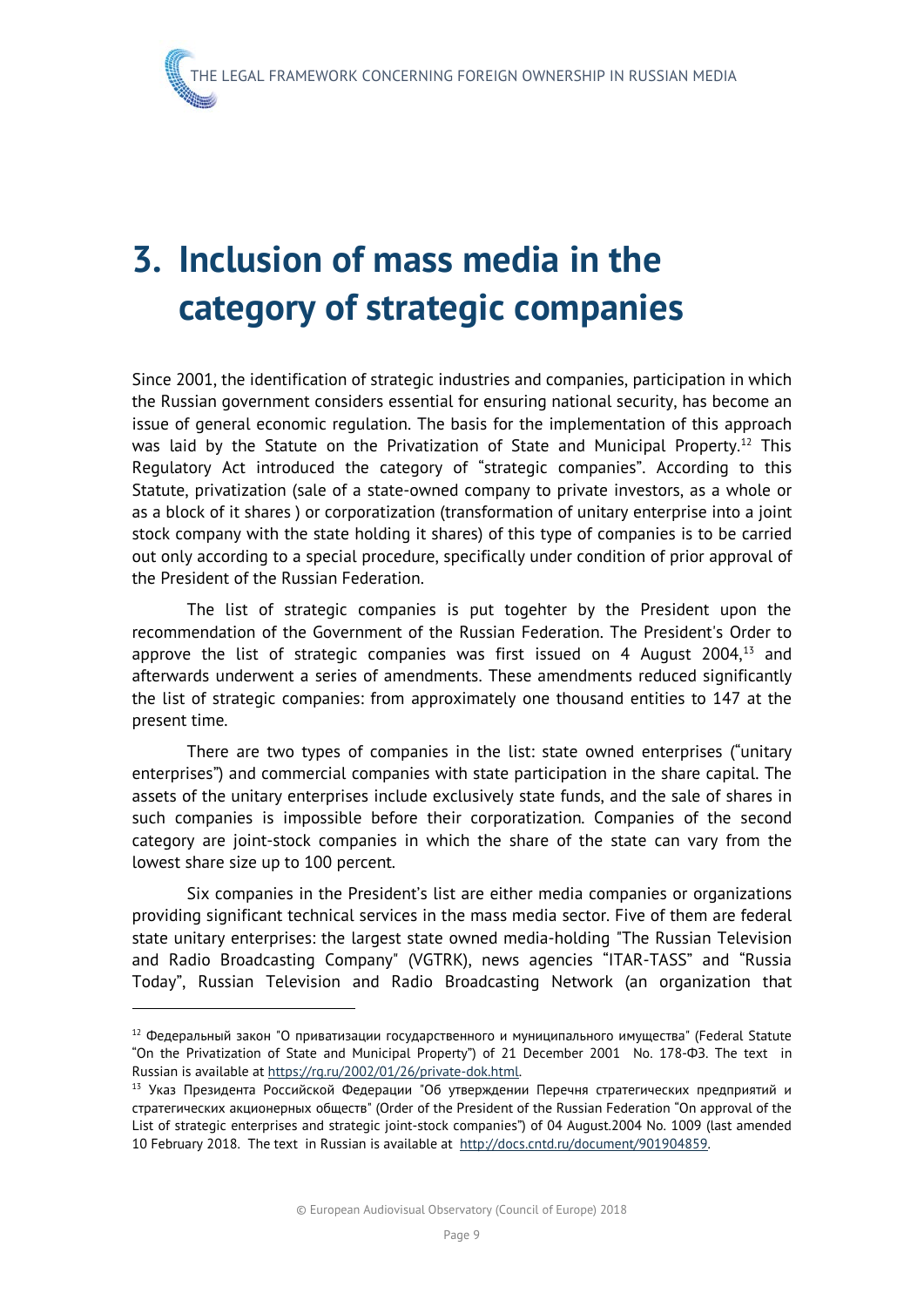provides transmission of television signals) and Ostankino Technical Center (the key technical production and broadcasting center in Russia). The only public media company in the list is Channel One. The share of the state in Channel One's share capital is 51 percent.

VGTRK and Channel One have several TV channels operating on free-to-air basis, as well as a number of channels available in cable networks and on the internet. The two TV nationwide-disseminated main channels of these media holdings ("Russia 1" and "Channel One") consistently rank first and second in audience share, each of them having in recent years approximately 24 percent of television audience in the Russian Federation[.14](#page-17-0)

As long as VGTRK and Channel One are listed as strategic companies, it is the President's prerogative to make decisions about the transfer of any state-owned shares or assets to private persons or organizations, including foreign persons. Concerning VGTRK, the governmental officials each year reconfirm that this holding will never be privatized.[15](#page-17-1) A similar position was declared by the President of VGTRK holding, Oleg Dobrodeev, in an interview.[16](#page-17-2) VGTRK is not in the list of planned privatizations approved by the Russian Government for 2017-2019.[17](#page-17-3)

Concerning Channel One, no plans to decrease the share of the state have ever been published. However, the holders of 49 percent of the shares of Channel One are allowed (subject to corporate law requirements) to sell their shares to other persons. At the moment, this block of shares is allocated between three Russian organizations, $18$  none of which is known in the professional community. In 2010 Russian business newspaper Vedomosti enquired about Channel One's actual shareholder structure. However, this attempt was not successful: the outcomewas the assertion that while de jure the state owns only 51 percent of Channel One shares, de facto control is carried out by the state in  $full.<sup>19</sup>$  $full.<sup>19</sup>$  $full.<sup>19</sup>$ 

[www.rbc.ru/economics/21/10/2004/5703c16a9a7947dde8e0880f\)](http://www.rbc.ru/economics/21/10/2004/5703c16a9a7947dde8e0880f).

<span id="page-17-2"></span><sup>16</sup> "Я категорически против акционирования ВГТРК" (I strongly oppose to the of VGRK),

[https://www.kommersant.ru/doc/466812.](https://www.kommersant.ru/doc/466812)

1

[www.docs.cntd.ru/document/420391920.](http://www.docs.cntd.ru/document/420391920)

[https://vedomosti.ru/library/articles/2010/11/01/sekrety\\_pervoj\\_knopki.](https://vedomosti.ru/library/articles/2010/11/01/sekrety_pervoj_knopki)

<span id="page-17-0"></span><sup>&</sup>lt;sup>14</sup> 2017 year research results according to Mediascope research company. See Annual report 2017, available at: [www.mediascope.net/rkn/#view.](http://www.mediascope.net/rkn/#view) 2013 - 2015 year research results were published by Vedomosti newspaper, available at:

[www.vedomosti.ru/technology/articles/2016/01/22/625025-krupneishie-kanali-teryayut.](http://www.vedomosti.ru/technology/articles/2016/01/22/625025-krupneishie-kanali-teryayut)

<span id="page-17-1"></span><sup>&</sup>lt;sup>15</sup> In 2004 vice Prime Minister Alexander Zhukov responsible for administrative reform stated that the privatization of VGTRK is not in agenda of the Government (А.Жуков: ВГТРК и РТРС приватизировать не дадим (A. Zhukov: We will not approve the privatization of VGTRK and RTRS),

<span id="page-17-3"></span><sup>17</sup> Распоряжение Правительства РФ "Об утверждении прогнозного плана приватизации федерального имущества и основных направлений приватизации федерального имущества на 2017 - 2019 годы" (Ordinance of the Government of the Russian Federation "On approval of the prognostic plan for the privatization of federal property and the main directions of privatization of federal property for 2017 - 2019") of 08 February 2017 No. 227-р . The text in Russian is available at

<span id="page-17-4"></span><sup>&</sup>lt;sup>18</sup> According to the national register of legal entities [https://egrul.nalog.ru/.](https://egrul.nalog.ru/)

<span id="page-17-5"></span><sup>&</sup>lt;sup>19</sup> «Первым каналом» владеют однокурсница Путина и подруга Абрамовича (Putin's classmate of and Abramovich's girlfriend owns the Channel One),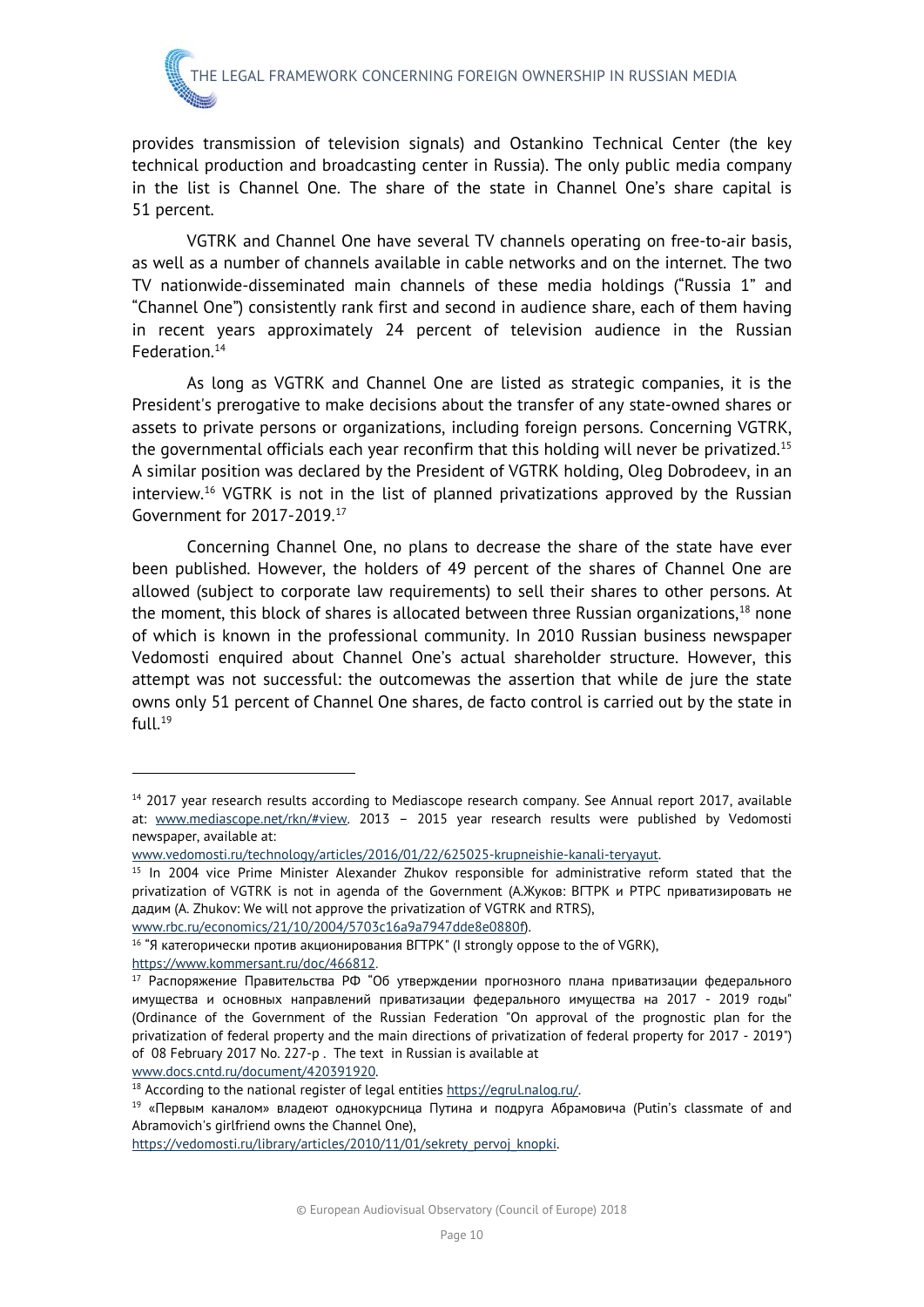Further restrictions on foreign ownership in the broadcasting sector came on 7 May 2008 with the entry into force of the Federal Statute on the Procedures of Foreign Investments in Commercial Companies that Present Strategic Importance for the Defence and Security of the Nation.<sup>[20](#page-18-0)</sup>

Television or radio broadcasting transmitted to a territory where half or more of the population of any given region ("federal subject") of Russia live is considered to have strategic importance for the defence and security of the nation. If a foreign investor becomes involved in such a broadcasting company, he shall inform the authorized governmental body (the Federal Antimonopoly Service – the FAS) of any contract that results in obtaining five or more percent of its shares. The notification must be sent to the FAS within 45 days from the date on which the contract becomes effective, and a copy of the contract must be provided. Despite the fact that the applicant may demand confidentiality in respect to the key terms of the share purchase agreement, its content is accessible to public authorities.

Failure to fulfil the obligation to send a notice to the FAS may result in the deprivation of a foreign investor's voting rights in the management bodies of the strategic company until the obligation is fulfilled.

A different procedure applies to deals that provide a foreign investor with 50 percent or more of ownership, as well as those that give foreign persons rights to appoint the management of a strategic company or a foreign company to act as chief executive officer. Such deals need prior permission from FAS. Prior permission is also obligatory for deals that provide foreign governments or international organizations, as well as entities under their control, with a direct or indirect right to 25 percent of the stock of a strategic company or any other means to block decisions of its management. Deals and contracts concluded without following required prior procedure are null and void.

An example of how the FAS intervened in a foreign person's acquisition of a broadcasting company is the case of the Disney Channel. The company Catalpa was reported in the Russian press to represent The Walt Disney Company. On 11 October 2008, Catalpa petitioned FAS to approve the acquisition of 49 percent of shares of the Russian company "Media One - TV Holdings Limited" for USD 233 million. Documents submitted with the petition to FAS reportedly contained incorrect information and pointed to the possibility of putting "MO-TV Holdings Limited" under control of a foreign company. The Catalpa petition was dismissed by the FAS on 12 February 2009. Andrei Kashevarov, deputy head of the FAS, explained that the incorrect information related to the issue of how far the influence of Disney would reach in the operations of the future company. Robert A. Iger, President and Chief Executive Officer of The Walt Disney Company, lobbied to meet with Prime Minister Vladimir Putin to discuss the situation, but the meeting did not take place. At that time, observers believed that the decision of the

<span id="page-18-0"></span><sup>&</sup>lt;sup>20</sup> Федеральный закон "О порядке осуществления иностранных инвестиций в хозяйственные общества, имеющие стратегическое значение для обеспечения обороны страны и безопасности государства" (Federal Statute " on the Procedures of Foreign Investments in Commercial Companies that Present Strategic Importance for the Defense and Security of the Nation ") of 29 April 2008 No. 57-ФЗ. The text in Russian is available at [https://rg.ru/2008/05/07/investicii-fz-dok.html.](https://rg.ru/2008/05/07/investicii-fz-dok.html)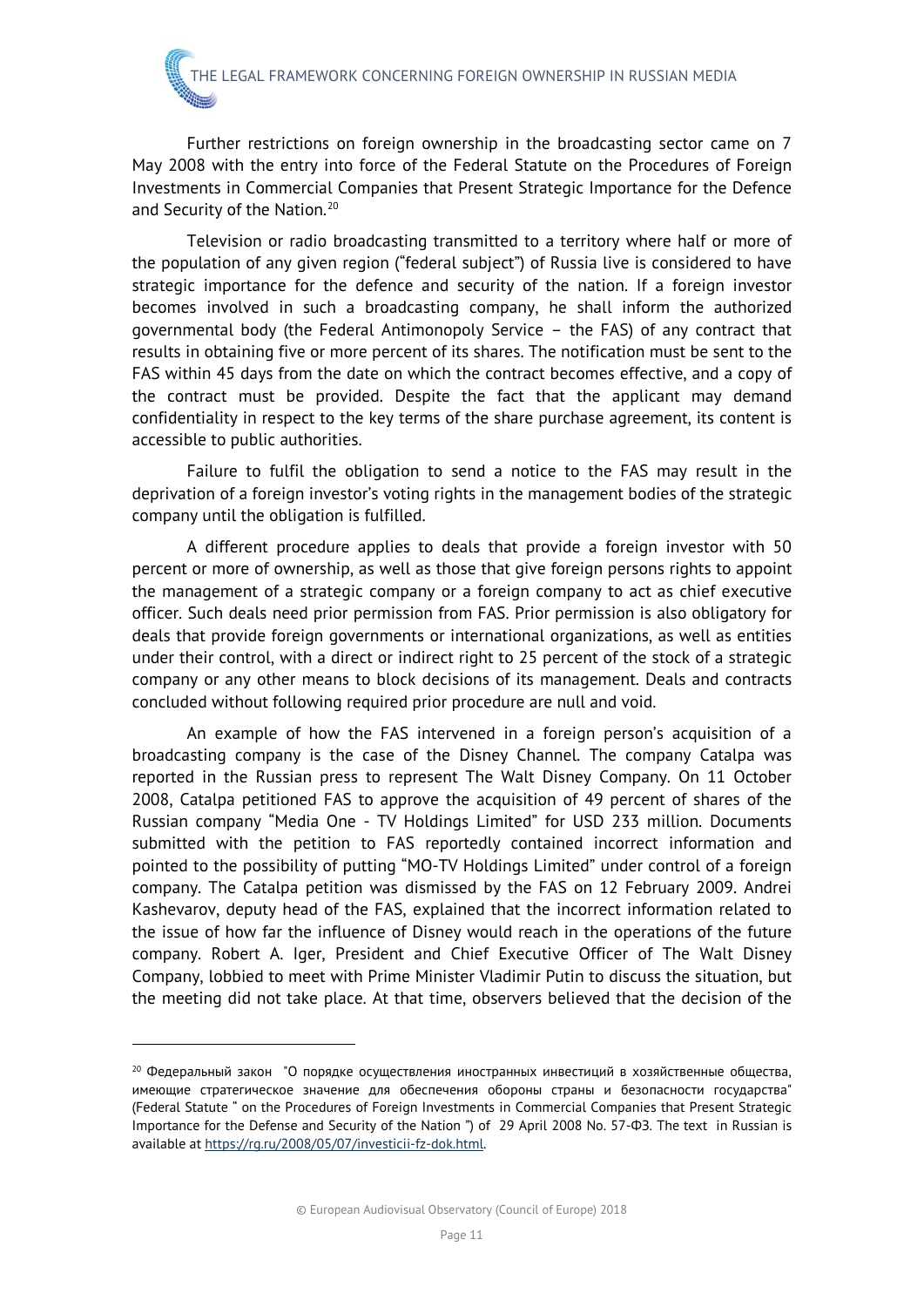FAS was motivated not by legal technicalities but by a political decision and concern for "information security". In May 2009, Disney officially terminated from the negotiations. Nevertheless, the company did not stop the process of entering the Russian market. In October 2011, an agreement was reached on the acquisition of a 49 percent share in the channel "Seven", owned by the holding company U-TV (holding was formed as a result of merging several companies, including assets of Media One - TV Holdings Limited). Mr. Iger announced the agreement of a meeting with Prime Minister Putin. The Walt Disney Company purchased the stock from UTH Russia Limited for USD 300 million.<sup>[21](#page-19-0)</sup>

<span id="page-19-0"></span><sup>&</sup>lt;sup>21</sup> Walt Disney покупает у ЮТВ 49% телеканала «Семерка» за \$300 млн, [www.forbes.ru/news/75718-walt-disney-pokupaet-u-yutv-49-telekanala-semerka-za-300-mln.](http://www.forbes.ru/news/75718-walt-disney-pokupaet-u-yutv-49-telekanala-semerka-za-300-mln)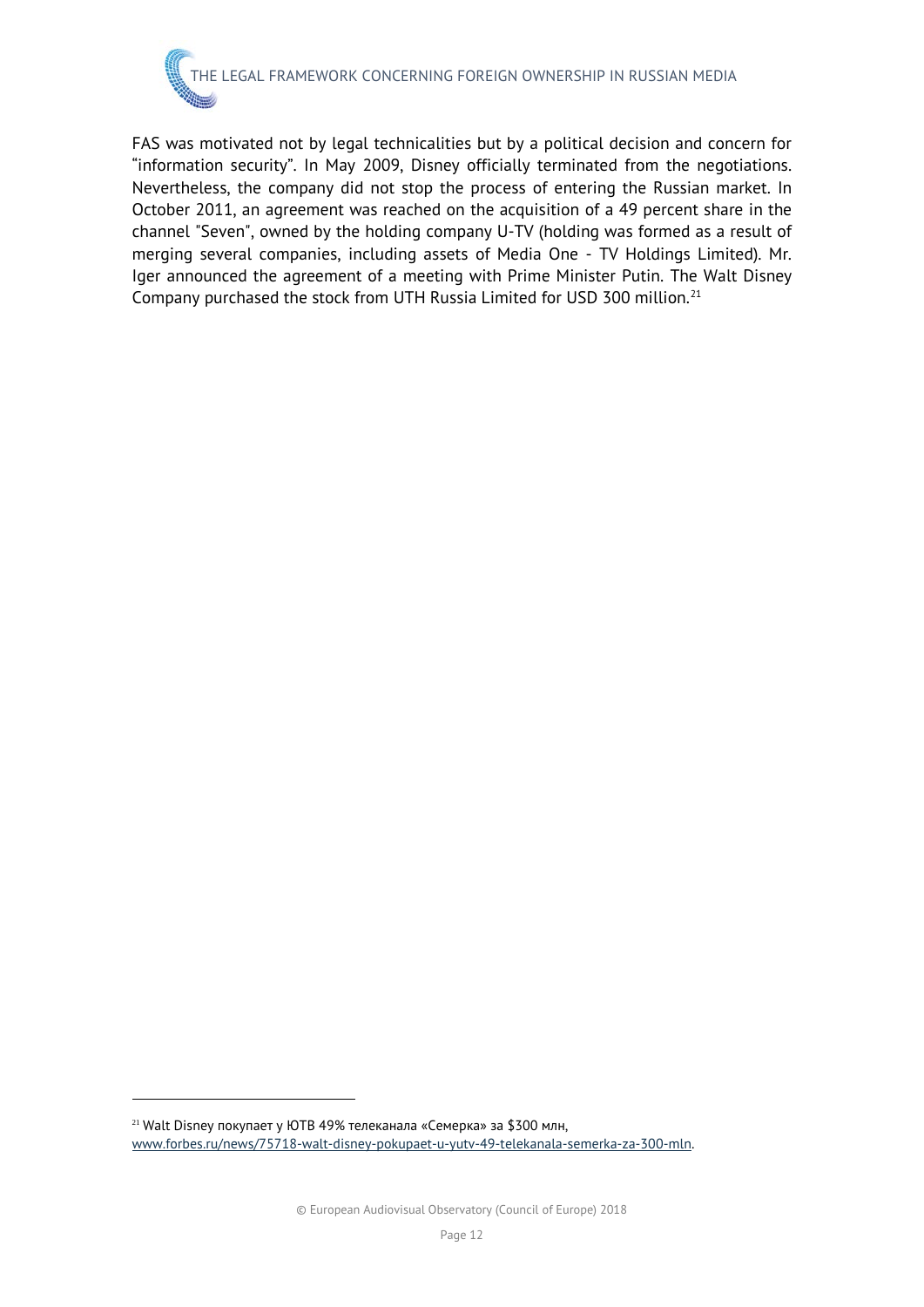## <span id="page-20-0"></span>**4. Implementation of 20 percent foreign control restriction**

#### <span id="page-20-1"></span>**4.1. Regulation model**

In July 2014 deputies of the Parliament proposed a draft law providing further protection of Russian mass media from foreign control and influence.

In its Explanatory Statement, $^{22}$  $^{22}$  $^{22}$  the deputies stated that the practice of protection from foreign interference exists in many countries. According to the author of the draft law, in the United States foreign persons are allowed to control no more than 25 percent of the shares of American television channels and radio stations; in France, the participation of foreign (i.e. not European Union) individuals or legal entities in the share capital of TV companies is limited to 20 percent; in Australia, Indonesia and Canada restrictions on foreign investment of broadcasters are set at 20 percent; in Spain – 25 percent. At the same time, in Russia, according to the authors of the **Explanatory** [Statement,](http://context.reverso.net/%D0%BF%D0%B5%D1%80%D0%B5%D0%B2%D0%BE%D0%B4/%D0%B0%D0%BD%D0%B3%D0%BB%D0%B8%D0%B9%D1%81%D0%BA%D0%B8%D0%B9-%D1%80%D1%83%D1%81%D1%81%D0%BA%D0%B8%D0%B9/Explanatory+Statement) the degree of protection of the information market at the time of the drafting of the bill was insufficient - only a ban on controlling 50 percent or more for broadcast media has been established.

It is important to note that the regulation of the law on foreign investments in commercial companies that present strategic importance to national security was completely ignored by the deputies. This was brought to the attention of the professional community by the Presidential Council for Civil Society and Human Rights (the consultative body to the President of the Russian Federation, tasked with assisting the President in guaranteeing and protecting human rights and freedoms in Russia), which prepared a comprehensive analysis of the draft law.[23](#page-20-3) The Council concluded that the imposed restrictions contradicted the law in force and were excessive. However, the Council's position was not taken into consideration by the Parliament.

Amendments to Article 19.1 of the Statute of the Russian Federation on the Mass Media were made in October 2014 (the Federal Statute "On Amending the Statute of the

<span id="page-20-3"></span><span id="page-20-2"></span><sup>&</sup>lt;sup>22</sup> Available (in Russian) for downloading at http://sozd.parliament.gov.ru/bill/604509-6.<br><sup>23</sup> Экспертное заключение на ФЗ "О внесении изменений в Закон Российской Федерации "О средствах массовой информации" (вводящий ограничения на иностранное инвестирование в СМИ) от 06 Октября 2014 (Expert opinion in respect to the Federal Statute "On Amending the Law of the Russian Federation" On Mass Media "(introducing restrictions on foreign investment in the media) of October 06, 2014). The text of report in Russian is available at [www.president-sovet.ru/documents/read/264/.](http://www.president-sovet.ru/documents/read/264/)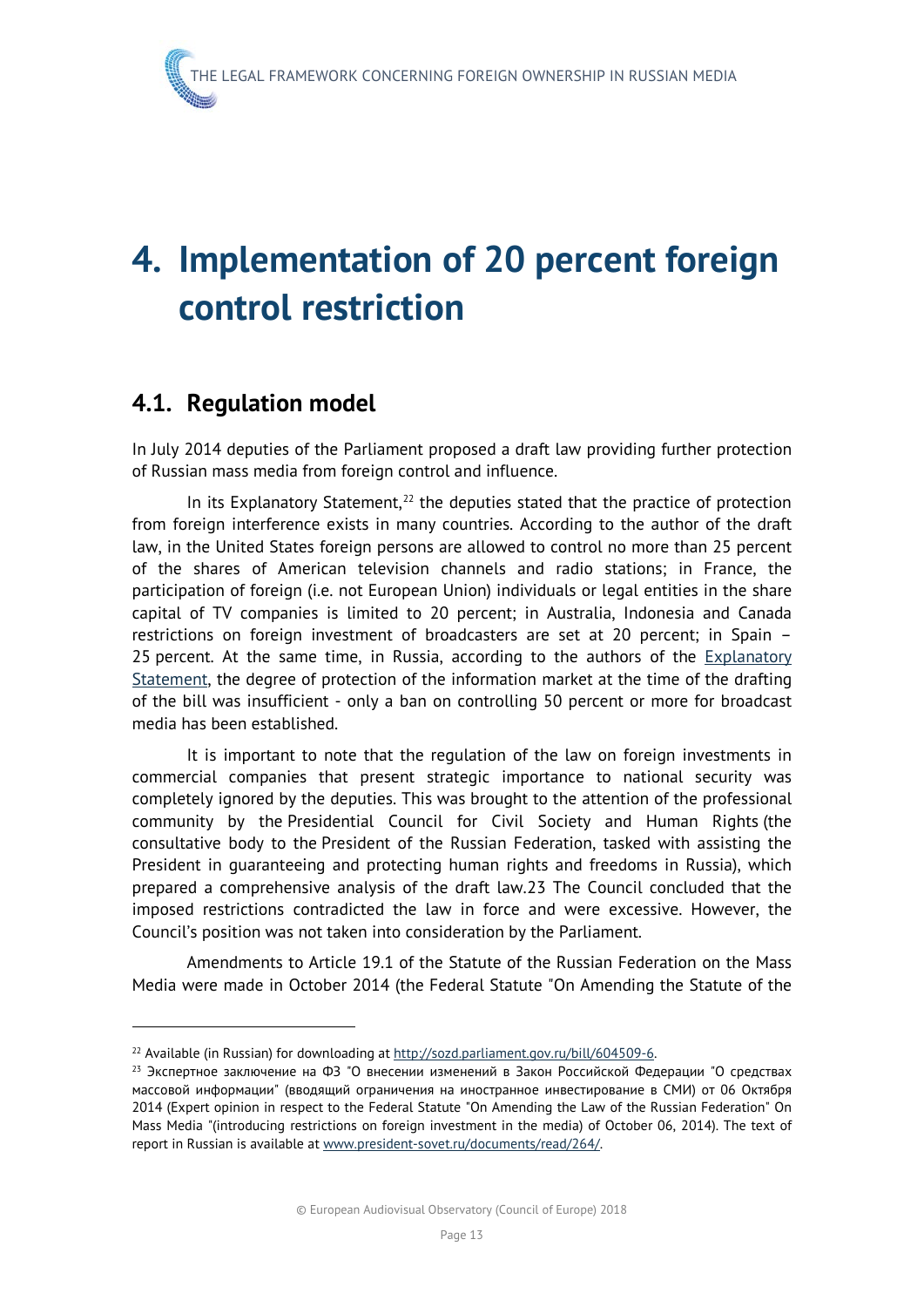Russian Federation on the Mass Media"), $<sup>24</sup>$  $<sup>24</sup>$  $<sup>24</sup>$  but entry into force was postponed for more</sup> than one year (amendments came into force on 1 January 2016), so that the key market players had sufficient time to align the state of their assets with the new legislative requirements. These were aimed at significant reform of the participation of foreign capital in the owning and management of media assets.

The approach of the legislator was straightforward: foreign nationals should not directly or indirectly control Russian mass media. To implement this solution, a two-level system of restrictions was created:

- First level: any foreign participation in the founder, the editorial board of the mass media or the broadcasting organization is prohibited. To implement the prohibition, the law referring to several categories of persons to whom the restriction applies uses clear terms (such as "foreign state", "international organization", and "foreign legal entity"). At the same time, the term "person with foreign participation" (which is not particular to Russian law) was introduced.
- Second level: The next line of restrictions concern economic control by foreign persons over the assets and operational activities of organizations that act as shareholders of persons listed above (mass media founder, editorial board, broadcasting company). A foreign legal entity, as well as a Russian organization in which a foreign entity directly or indirectly controls more than 20 percent of the share capital, can control no more than 20 percent of the shares of entities of the second level.

The important aspect to stress is that the law prohibits not only direct ownership control (via shareholding), but also corporate and operational control in any form that allows the influencing of decision-making and the executive bodies of mass media. Roskomnadsor's officials have warned that the supervisory authority is going to interpret this rule quite broadly, aiming to block any attempts to find a loophole.

There were two exceptions made to the general rule on the removal of a foreign element from participation in ownership of a mass media outlet. The first was that the restriction does not apply if the participation of foreign capital was allowed due to international obligations of the Russian Federation. The second exception was temporary and referred to the organizations that were themselves controlled by Russian shareholders (founders) by more than 80 percent. For example, this was true with regard to foreign legal entities, having Russian citizens as the shareholders or final beneficiaries in any other way. However, this situation is/was considered to be legally sound only until 2017.

The management structure of mass media outlets had to be alligned with the requirements of the new law before the end of January 2016. Media companies were required to report the results of the relevant activities by 15 February 2016. Starting from

<span id="page-21-0"></span><sup>24</sup> Федеральный закон "О внесении изменений в Закон Российской Федерации "О средствах массовой информации"" (the Federal Statute "On Amending the Statute of the Russian Federation on the Mass Media") of 14 October 2014 No. 305-ФЗ. The text in Russian is available at [https://rg.ru/2014/10/17/ino-smi-dok.html.](https://rg.ru/2014/10/17/ino-smi-dok.html)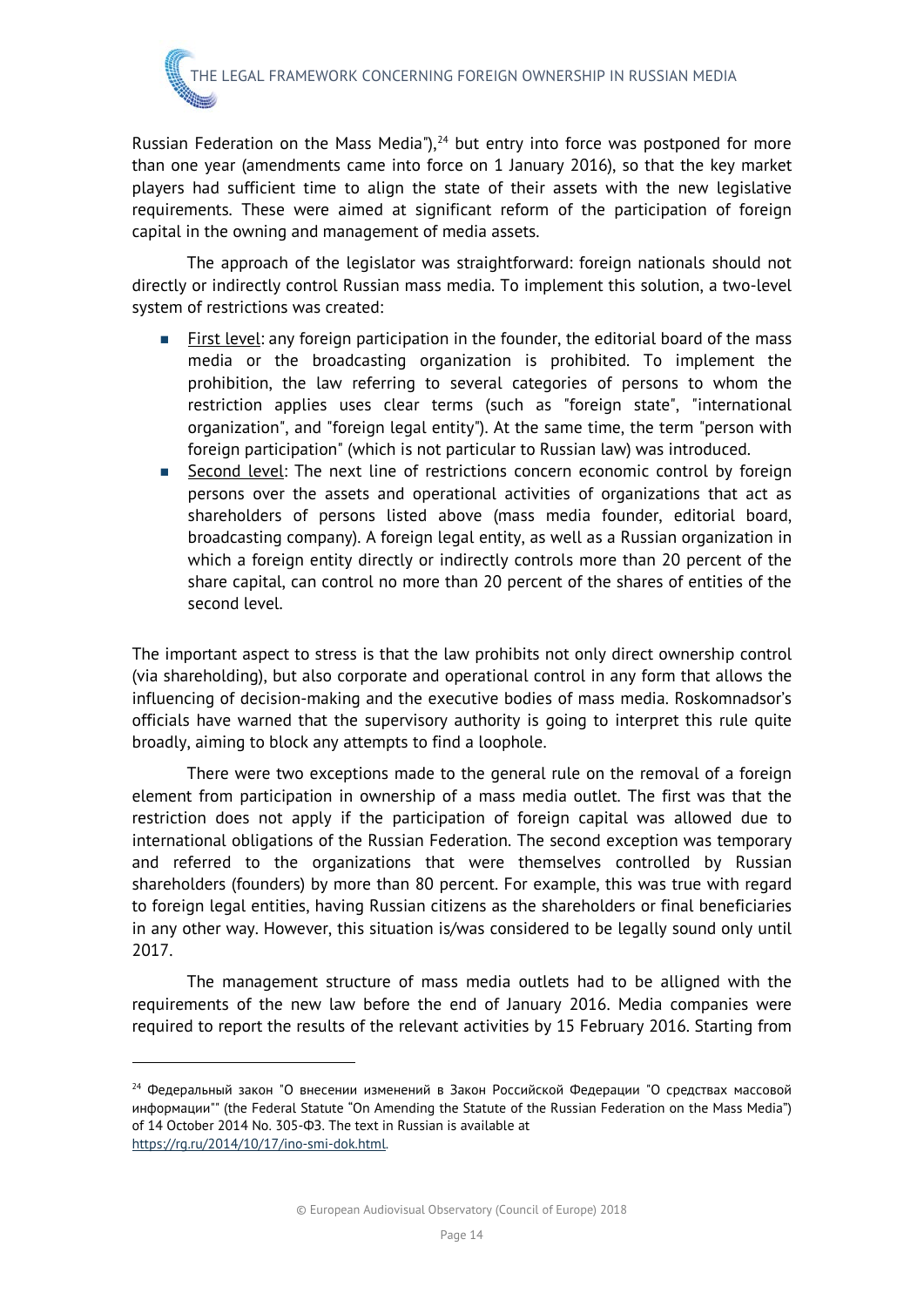2016, registration and licensing of newly established mass media is carried out within the framework of the procedure, which implies mandatory confirmation of compliance of the structure of the share capital with the requirements of Article 19.1 of the Statute on Mass Media.

The most intriguing issue was what would happen to the mass media that were not able to meet the new requirements. As a general rule, persons and organizations violating Article 19.1 would face the repercussions that any corporate decisions will be ineffective with regard to the voting of persons of foreign origin or with foreign participation.

In addition to corporate law restrictions, the new law provided for a specific and harsh administrative liability: if Roskomnadzor finds non-compliance with the restrictive requirements, including the lack of a media report on bringing the constituent documents into line with the law, he is entitled to initiate the suspension of the activities of a mass medium in a court procedure. Currently, there are no cases of involvement of the mass media in court proceedings arising from violation of Article 19.1 of the Statute on Mass Media.

#### <span id="page-22-0"></span>**4.2. Implementation of the law**

According to an evaluation by news Internet portal Meduza.io, 35 to 50 percent of the mass media market players were affected by the new law.<sup>[25](#page-22-1)</sup> Initially it was harder for nonbroadcasting media to follow the Statute. The television channels already had experience of having restrictions imposed upon them in 2001, or were initially founded with an understanding of restrictions on foreign participation (subsequent to 2001). The press, however, had not faced such kinds of difficulties before.

The actions of publishing houses demonstrated very clearly the three main strategies that were chosen by all media companies in connection with the introduction of the new law.

The first option chosen by some foreign companies was to sell their assets and leave the market completely. An example in the press sector is Finnish Sanoma Independent Media, and for broadcasters an example is Swedish MTG. As a rule, the decision to leave the Russian market was made by companies that were unable to find partners offering acceptable conditions for joint work. It is important to emphasize that attempts to find a compromise had been ongoing throughout 2015, and the decisions to withdraw from the market were often made several months before the law entered into force.

A significant number of companies preferred the second option, which was the reduction of participation in Russian media assets to 20 percent. Usually foreign assets

<span id="page-22-1"></span> $25$  Как устроен закон об иностранцах в СМИ? (How does the Statute on foreigners operate?), [https://meduza.io/cards/kak-ustroen-zakon-pro-inostrantsev-v-smi.](https://meduza.io/cards/kak-ustroen-zakon-pro-inostrantsev-v-smi)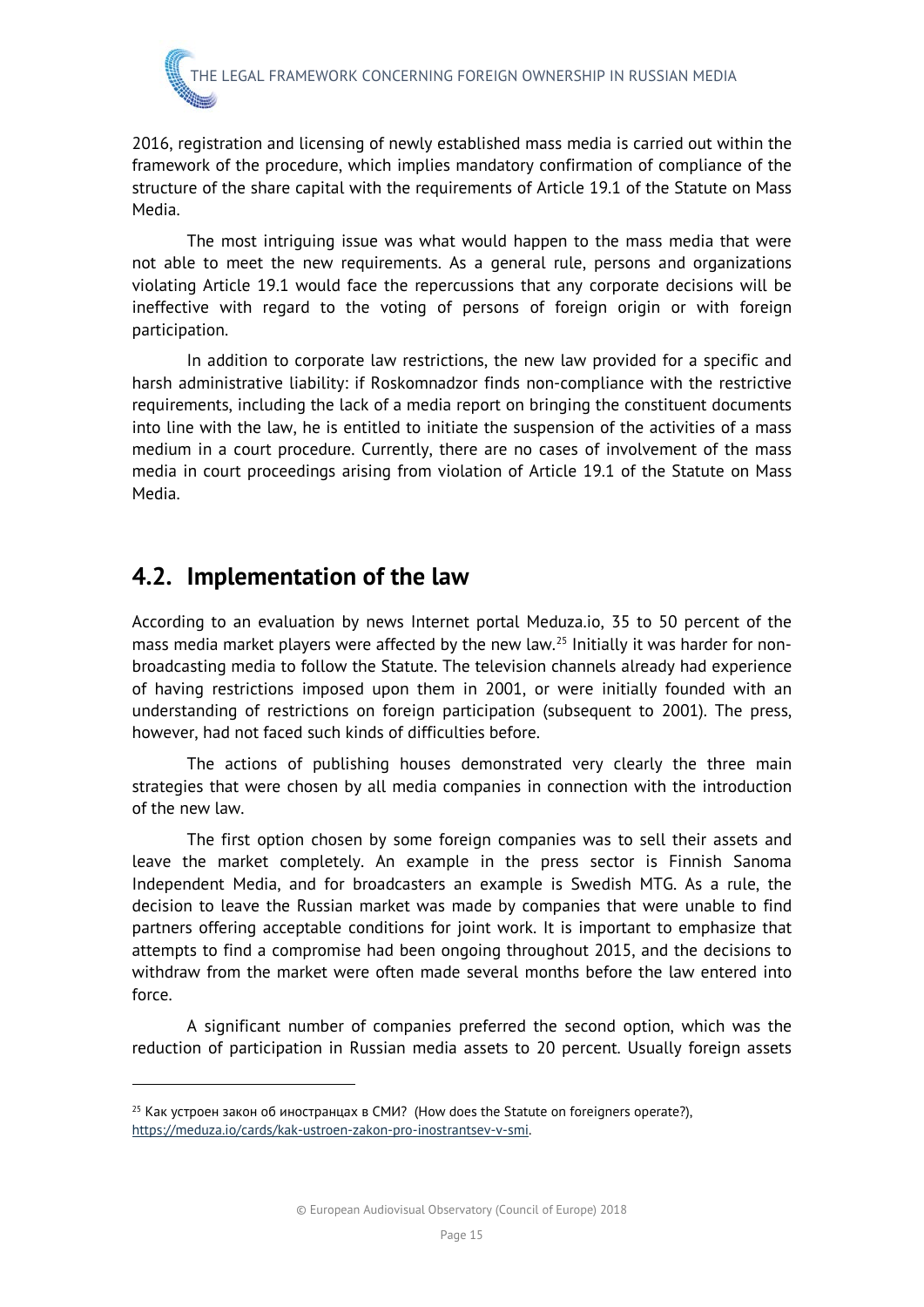were purchased by current partners or well-established media companies. This option became the most usual one. For instance, in the broadcasting sector the Discovery and Turner TV channels became controlled by Media Alliance Company, which is 80 percent owned by the National Media Group and 20 percent by Discovery itself. Walt Disney sold its shares to U-TV holding. While previously American Hearst Corporation and Russian publisher Viktor Shkulev owned Hearst Shkulev Media Publishing House in equal shares, now 80 percent of the company is controlled by Shkulev, and the rest by American partners.

The third option, finally was the most difficult: some foreign companies preferred not to seek Russian partner media companies, but to organize such companies themselves. It was (and remains) a very challenging task because it takes a lot of organizational activities, and puts new media at risk of suspension of activities by Roskomnadsor. As it had done before, the authority announced that special supervision will be exercised over corporate structures and schemes that potentially allow foreign persons to indirectly affect the operation of mass media outlets.

One of the companies to encounter difficulties was the German publishing house Burda. In November 2015, the Federal Antimonopoly Service approved the petition of the Russian company Everest Culture to acquire 100 percent of the voting shares of Burda. 90 percent of the shares of Everest Culture belonged to the chief accountant of Burda, Alexander Efimov; the remaining 10 percent was owned by the German Burda Verlag Osteuropa. The head of Roskomnadzor warned: "If in fact the structure created is recorded on the chief accountant and its founder is a former employee of the Russian Office of Burda, it falls under the law in terms of indirect affiliation. As soon the law comes into force, we will check this."[26](#page-23-0) Burda had to change corporate composition after received warning from Roskomnadzor: founders became less involved with the Company.

Apparently, all media companies with foreign investors faced a lot of organizational, legal, and economic difficulties, which were not adequately predicted by legislators.

One of the main problems was that there were complex holding structures with foreign participation in Russia at the time of the introduction of the law. The task to withdraw foreign persons from such holdings was difficult and time-consuming, taking into consideration the need to follow corporate obligations and legal procedures. In addition, there was also the problem of reconciliation of financial conditions and fundraising for the purchase of foreign media assets from foreign partners. Media companies, especially large broadcasters, were among the first to become aware of the problem. Thus, CTC-Media (operating several channels, one of which ("CTC") is among the top 5 most popular in Russia), with the Swedish Modern Times Corporation as the major shareholder, appealed to the President of Russia to postpone the entering of the law into legal force for one more year. However, the appeal of CTC-Media, as well as other initiatives of print media owners, were declined.

<span id="page-23-0"></span><sup>&</sup>lt;sup>26</sup> Роскомнадзор предостерег Burda от неправильной смены собственников (Roskomnadzor warned Burda of the wrong change of owners),

[https://www.vedomosti.ru/technology/articles/2015/11/27/618631-ne-na-togo-prodali.](https://www.vedomosti.ru/technology/articles/2015/11/27/618631-ne-na-togo-prodali)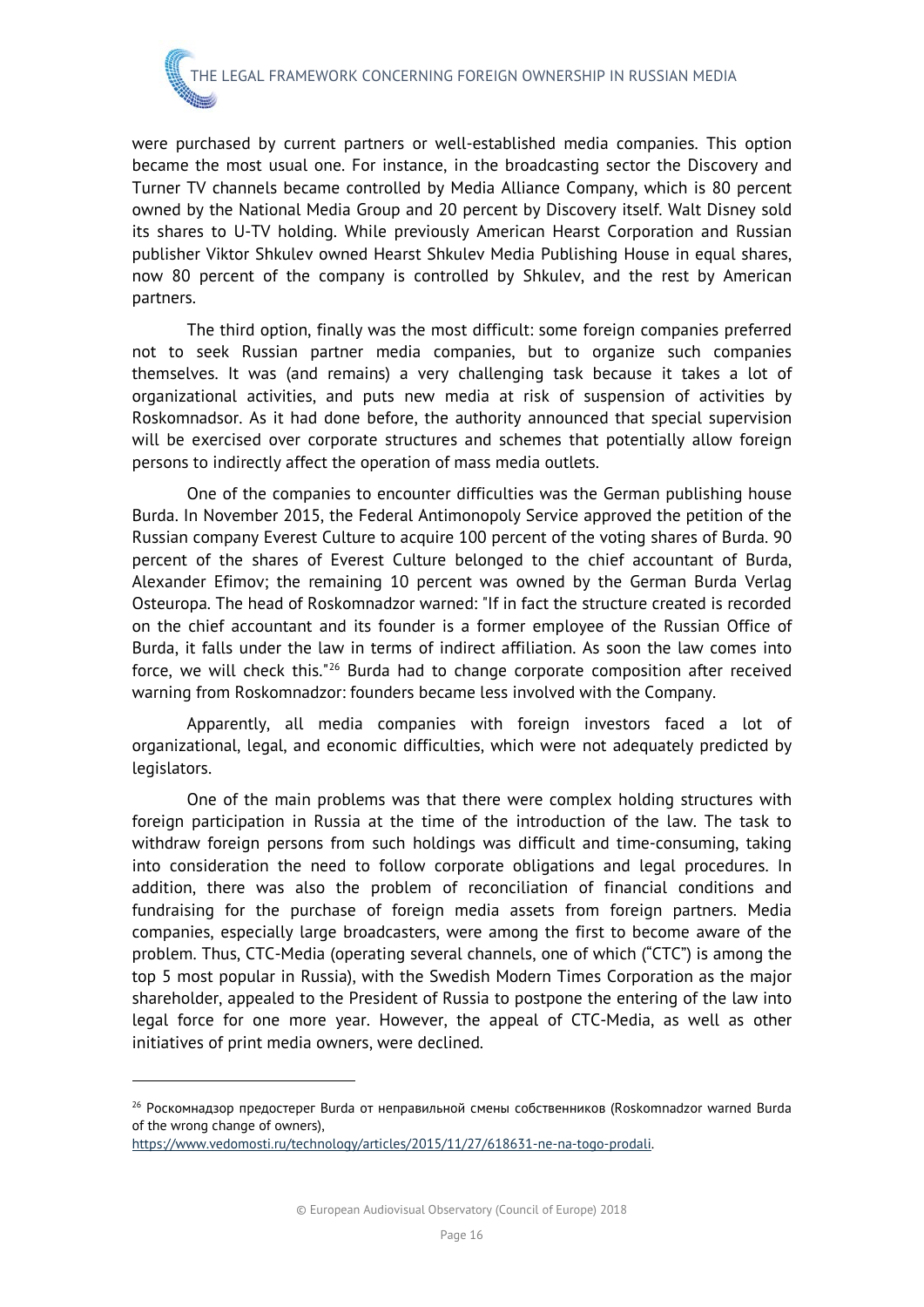The special difficulty in the case of CTC-Media was that part of the company's shares was available for trading on the NASDAQ stock market, and it would be simply impossible to establish the exact amount of foreign participation. Some other actors of the market faced this problem too.

Modern Times Group eventually successfully sold a 38 percent stake to U-TV Holding for USD 123 million. The parties fully closed the deal only in May 2016. MTG announced that it no longer has any interests in CTC Media or its operations.<sup>[27](#page-24-0)</sup> To ensure compliance with the law in its entirety, CTC-Media withdrew from the US stock exchange.

The new challenges were analysed by a number of researchers and consultants. As expected, the main issue was the interpretation of the ban on "indirect" control by foreign partners. This vague term was questioned by a number of experts. $28$ 

The first issue is what voting rights a foreign minority shareholder may have after the new law is in force. Typically, in joint venture agreements both majority and minority shareholders enjoy certain voting rights and protections. Within the context of the new amendments, it is unclear how to find an appropriate balance between two competing objectives: first, complying with the foreign control ban, and second, maintaining the necessary level of protection to allow a foreign shareholder to feel comfortable in cooperating with its 80 percent-shareholding Russian joint venture partner. This dilemma becomes even more acute in the context of the development of civil legislation regulating corporate relations in Russia. While earlier the provisions of the statutory law and the company's charter had unequivocal and unquestionable priority over shareholder agreements, in recent years the Russian legislators have been focused on changing this principle, allowing shareholders to solve many operational management issues within the framework of internal agreements. In particular, certain cases of compulsory voting may be pre-agreed in corporate contracts, as provided by Article 67.2 of the Civil Code (in force since 1 September 2015).<sup>[29](#page-24-2)</sup> Taking this circumstance into account one may conclude that the mass media structured as corporations with foreign participation are partially or even completely denied the protection of the modernized Russian civil legislation.

The second issue is which provisions are not allowed in non-corporate contracts with foreign partners. It is common practice for international media companies to include certain standard provisions in their agreements with Russian partners and distributors, including certain restrictions on the use of licensed brands and content, audit rights, and other customary arrangements. Moreover, in some cases such restrictions are mandatory. For example, Article 1489 of the Civil Code requires a licensee to ensure that the goods produced or distributed by the licensee and bearing the licensed trademark comply with the quality requirements established by a licensor. Article 1489 further provides that the licensor has the right to control compliance with this provision.

[http://pravo.gov.ru/proxy/ips/?docbody=&nd=102033239.](http://pravo.gov.ru/proxy/ips/?docbody=&nd=102033239) 

<span id="page-24-0"></span><sup>&</sup>lt;sup>27</sup> MTG receives payment for CTC Media shares //

<span id="page-24-1"></span>www.mtg.com/press-releases/mtg-receives-payment-for-ctc-media-shares/.<br><sup>28</sup> See e.g. Dergacheva A., "Foreign Ownership Restrictions in the Russian Media Sector: It's Here, So What's Next?", http://www.medialawinternational.com/page129.html.<br><sup>29</sup> Гражданский кодекс Российской Федерации (часть первая) (the Civil Code of the Russian Federation (part

<span id="page-24-2"></span><sup>1)), 30</sup> November 1994 No. 51-ФЗ. The text in Russian is available at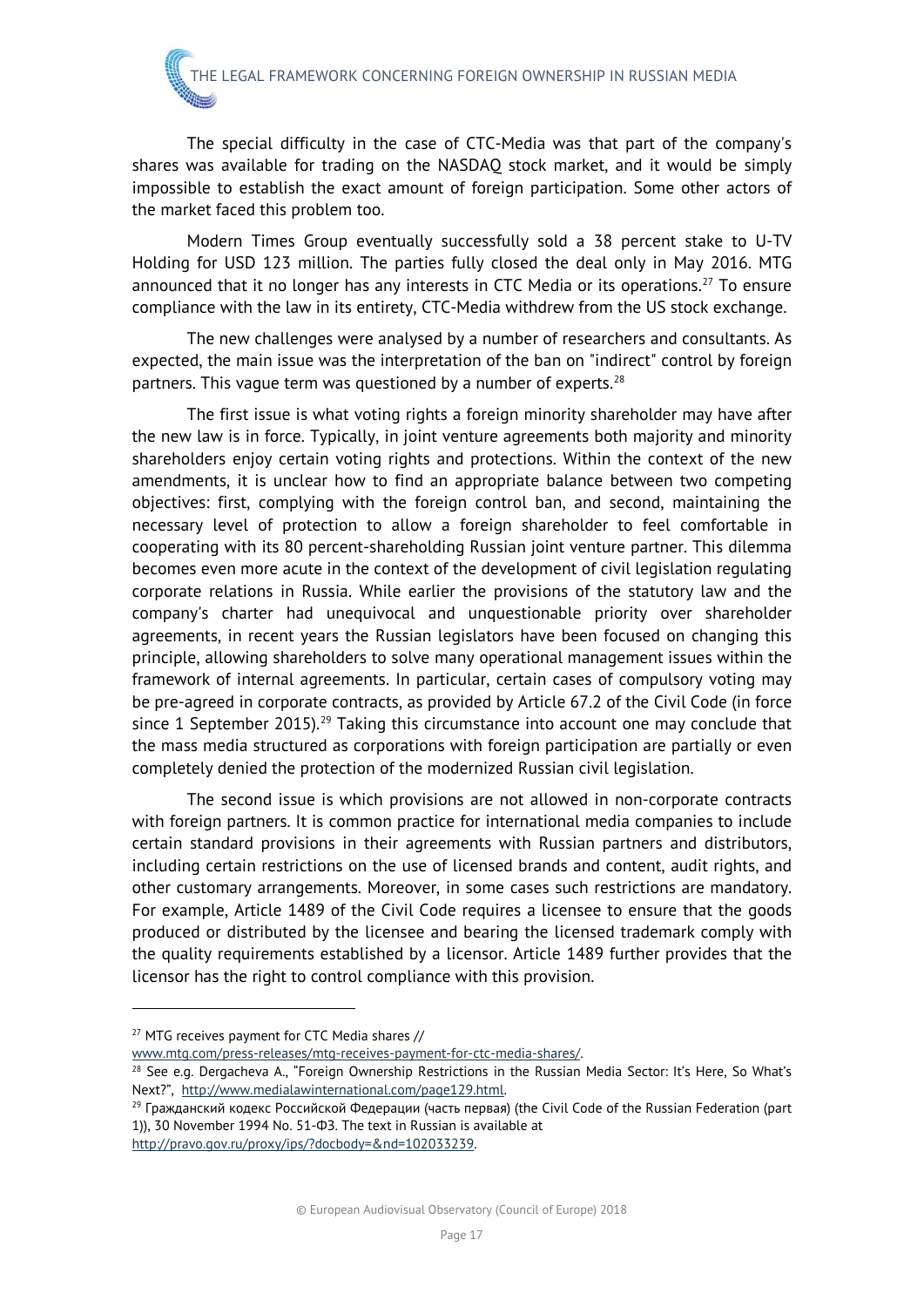The topic of using trademarks and other means of individualization is indeed extremely important for the market. Many companies that have maintained their presence in the market are rightsholders of internationally recognized trademarks. For the effective protection of a brand in Russia such companies need to register national trademarks. This means they need to build complex relations both with the Russian partner broadcasters, and the bodies authorized in the field of intellectual property. This last claim can be illustrated by the case of the TOPSHOP Broadcasting Company. The company operates a TV shop, so, in accordance with the requirements of Article 19.1 (version of 2001), it was registered as a Russian legal entity. However, it did not have the right to use the trademark TOPSHOP, which was originally held by the Swiss company STUDIO MODERNA S.A. When the Russian company filed an application for the registration of a trademark, it was rejected, because, in the opinion of the registering authority (Rospatent), the designation TOP SHOP did not have a sufficiently distinctive ability (the words "top" and "shop" characterized only the applicant's professional activities and did not distinguish the applicant from other teleshopping companies).

The broadcasting company TOPSHOP challenged the decision of Rospatent. In support of its position, the company referred to the fact that the TOPSHOP brand is world famous and recognizable, as it belongs to STUDIO MODERNA S.A, that is "relative" to the Russian company TOPSHOP. The initial refusal of the registering body was overturned and the Russian company became the trademark holder.<sup>[30](#page-25-0)</sup> However, the question is how the declared "related" relationship with the company from Switzerland should be interpreted, and whether the official declaration can be interpreted by the Roskomandzor as violating of Article 19.1 of the Statute on Mass Media in the version currently in force.

<span id="page-25-0"></span><sup>&</sup>lt;sup>30</sup> Decision of the Chamber of the Chamber of Patent Disputes (Заключение коллегии палаты по патентным спорам) of 21 February 2014. . The text in Russian is available at [http://edwaks.ru/ru/Library/sudebnaja-praktika/sudebnye-reshenija/reshenija](http://edwaks.ru/ru/Library/sudebnaja-praktika/sudebnye-reshenija/reshenija-palaty/udovletvoritelnye/09102013-otmena-reshenija-rospatenta-i-473)[palaty/udovletvoritelnye/09102013-otmena-reshenija-rospatenta-i-473.](http://edwaks.ru/ru/Library/sudebnaja-praktika/sudebnye-reshenija/reshenija-palaty/udovletvoritelnye/09102013-otmena-reshenija-rospatenta-i-473)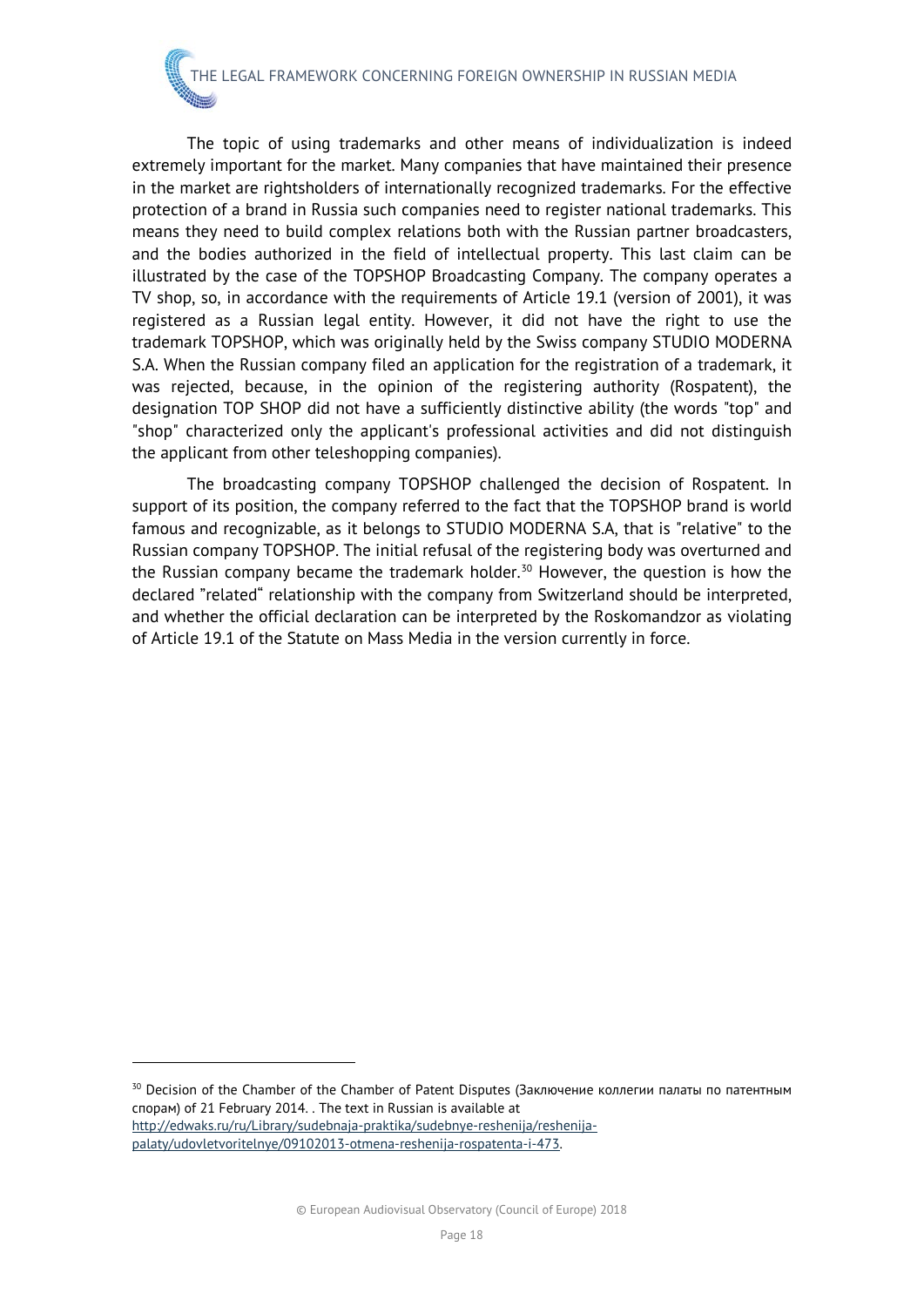# <span id="page-26-0"></span>**5. New Rules for Mass Media market research organizations and video on demand services**

The mass media companies were not the only entities to face restrictions of foreign participation in corporate assets on the market.

#### <span id="page-26-1"></span>**5.1. "Anti TNS" Act**

In July 2016 legal requirements for organizations that provide market research services, specifically those for measuring the volume and ratings of the audience of television channels, were introduced. To construct a regulatory framework, the Statute on Mass Media was amended with the introduction of a special chapter dealing with television auditory measurement rules. $31$  The law established the general requirements for audience measurement and provided the procedure for selecting the only "authorized" organizations that were allowed to perform audience measurements. According to the amended version of the Statute "On Advertising", television channels selling advertising time slots were obliged to use market research provided only by authorized organizations.

The regulatory and supervisory powers in the sphere of authorized organizations activities were delegated to Roskomnadzor, in accordance with the above mentioned Statute. This authority is empowered to decide what number of authorized organizations shall act; what the rules are for authorization procedure; and whether or not authorized organizations comply with statutory requirements. Anti-monopoly law is not applicable to authorized organizations, so the exclusive television research company can function legally.

Along with other regulations, limits on the participation of foreign capital in television market research organizations were also introduced. The provisions of the Statute on this issue are formulated as follows:

<span id="page-26-2"></span> $31$  Федеральный закон "О внесении изменений в Закон Российской Федерации "О средствах массовой информации" и статьи 5 и 38 Федерального закона "О рекламе"" (the Federal Statute "On Amending the Statute of the Russian Federation on the Mass Media and Articles 5 and 38 of the Federal Statute "On Advertising""), 3 July 2016 No. 281-ФЗ. The text in Russian is available at [http://rg.ru/2016/07/06/reklama-dok.html.](http://rg.ru/2016/07/06/reklama-dok.html)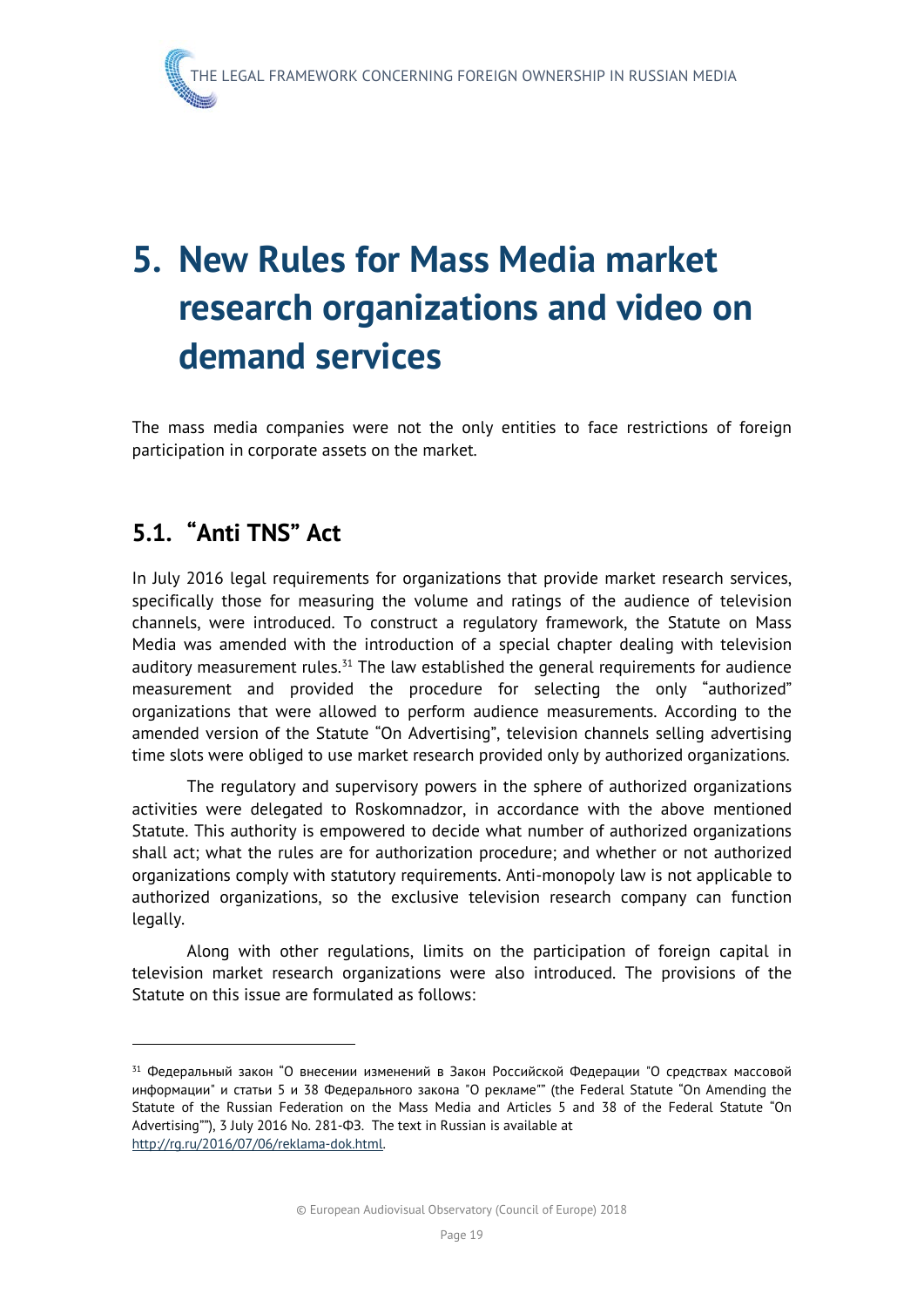*"...a foreign state, an international organization, as well as organizations under their control, a foreign legal entity, a Russian legal entity whose share in foreign ownership in the authorized organization capital is more than 20 percent, is not entitled to act as an authorized organization."*

It is also not permitted to establish any forms of control over the authorized market research organization by any of the persons specified above, as well as by foreign citizens, stateless persons, or citizens of the Russian Federation having the citizenship of another state, if these persons acquire the possibility to directly or indirectly own or operate the organization, control it, or to determine the operational decisions it makes.

Despite the lack of detailed official arguments for the introduction of restrictions on foreign participation, $32$  the restrictions were the main goal of the adoption of the law. The changed regulation inevitably resulted in transformation of the market: before the Statute was passed, the dominant company was TNS Russia, which was owned by the British multinational advertising company WPP plc. The company had already been doing television market research for 20 years in Russia at the time.

By the time the law was initiated, some heads of the largest broadcasting companies (first of all, the CEO of Channel One) had repeatedly expressed dissatisfaction with the ratings measurement methodology of TNS. According to them, TNS carried out measurements only for cities with a population of at least 100 000 people. Representatives of the broadcasting industry noted that this method does not consider approximately 30 percent of the audience. $33$  Channel One even refused to use reports by TNS and established its own audience measuring department. Some experts, however, believed that the real reasons for criticism were not actually the methodology used for the measurements, but the results of such measurements: according to TNS all air broadcasting channels were losing audience.<sup>[34](#page-27-2)</sup>

However, without support of the state, the market players, lead by Channel One, were not able to eradicate TNS. In 2014 a tender was organized by a specially established committee in order to select a company for measuring, which was supposed to arrange a replacement for TNS. The tender failed because TV companies were unable to jointly make a final decision. When a draft law banning the work of a foreign organization was initiated in the Parliament, it was supported by all major television companies. In the press, the law was called the "anti-TNS Act".<sup>[35](#page-27-3)</sup>

Even though the law was to come into effect only from September 2017, the market reacted proactively: in August 2016, the Media division of the state-owned

-

<span id="page-27-0"></span> $32$  The Explanatory Statement had only one reasoning note: the restrictions were needed in order to protect national security. No concrete threats or reasons were mentioned. The Explanatory Statement available for downloading at: <u>http://sozd.parliament.gov.ru/bill/1092053-6</u>.<br><sup>33</sup> Иностранцы недосчитались российских телезрителей (Foreigners missed the Russian TV audience)

<span id="page-27-1"></span>[www.gazeta.ru/tech/2016/06/22\\_a\\_8322491.shtml?updated.](http://www.gazeta.ru/tech/2016/06/22_a_8322491.shtml?updated)

<span id="page-27-2"></span><sup>&</sup>lt;sup>34</sup> Крупнейшие российские каналы теряют зрителей (The major Russian channels are losing audience), https://www.vedomosti.ru/technology/articles/2016/01/22/625025-krupneishie-kanali-teryayut.<br><sup>35</sup> "Закон против TNS" прошел Госдуму ("Anti TNS law passes State Duma"),

<span id="page-27-3"></span>[www.sostav.ru/publication/zakon-protiv-tns-proshel-gosdumu-22780.html.](http://www.sostav.ru/publication/zakon-protiv-tns-proshel-gosdumu-22780.html)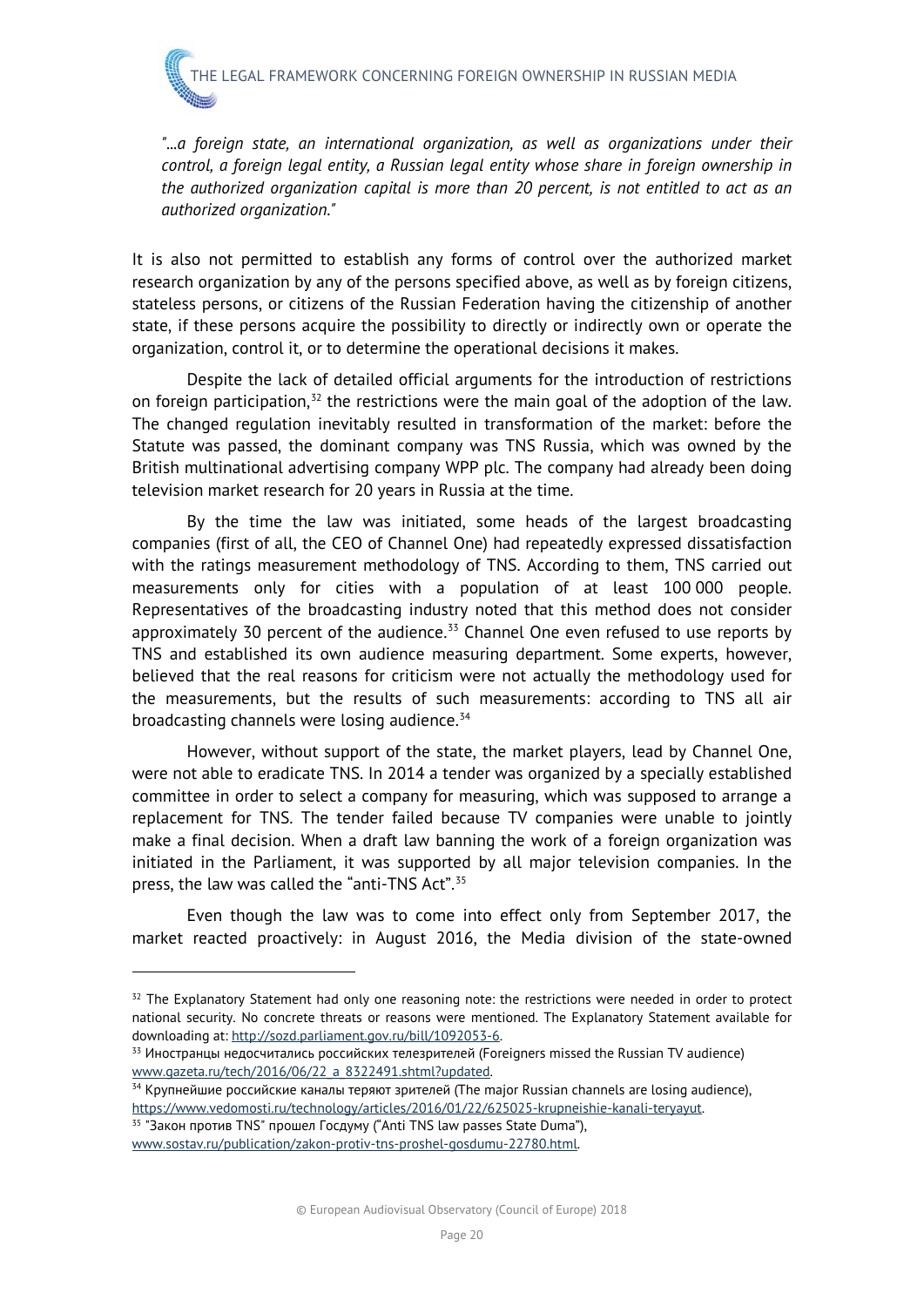# THE LEGAL FRAMEWORK CONCERNING FOREIGN OWNERSHIP IN RUSSIAN MEDIA

Russian Public Opinion Research Center (VCIOM)<sup>[36](#page-28-1)</sup> acquired from WPP 80 % of TNS Russia. $37$  According to experts, based on the actions of VCIOM to raise funds, the acquisition price was up to RUB 1.4 billion (approximately EUR 19.4 million).<sup>[38](#page-28-3)</sup> The company changed the brand name for MediaScope after completion of the acquisition deal. It is important to mention, however, that WPP retained 20 % of MediaScope; so far TNS has not decided to leave the Russian market altogether.

In September 2016, a special Commission set up by Roskomnadzor (including governmental representatives as well as the heads of the main television channels) ruled that there would be only one authorized company engaged in television market research in Russia until at least 2019. A month later, MediaScope was awarded the status of authorized organization on the basis of the tender results. $39$ 

After the change of MediaScope's ownership, no criticism of measurement methods has been ever expressed by the main television broadcasters. At the same time, the company was criticized for a significant increase in the cost of services. In 2017, advertising agencies reported a significant raise of tariffs. For several clients, the cost of services has grown exponentially. This was especially uncomfortable for small advertising agencies. Market players supposed that such a tariff increase had been made in order to assist with loan payments of RUB 1.4 billion, which VCIOM incurred to purchase MediaScope, as well as with the emergence of a monopoly determined by the legislative ban on the use of alternative services.<sup>[40](#page-28-5)</sup> In early 2018, some regional radio stations also accused MediaScope of introducing additional charges. Radio stations that refused to pay MediaScope were not measured at all.<sup>[41](#page-28-6)</sup>

#### <span id="page-28-0"></span>**5.2 "Anti-Netflix" Act**

Almost immediately after the introduction of restrictions on foreign participation in traditional media, major TV channels and media holdings began to assess the possibility of imposing limits upon online platforms. Major TV channels and media holdings became the main actors of this process. Representatives of these companies motivated the need to introduce restrictions by the "overflow" of content itself and because of the absence of

<span id="page-28-1"></span><sup>&</sup>lt;sup>36</sup> According to the national register of legal entities egrul.nalog.ru the Russian Federation owns 100 per cent of the public company VCIOM.<br><sup>37</sup> ВЦИОМ завершил сделку по покупке TNS Russia (VCIOM has closed TNS Russia acquisition deal),

<span id="page-28-3"></span><span id="page-28-2"></span>www.searchengines.ru/vtsiom-zavershil-sdelku-po-pokupke-tns.html.<br><sup>38</sup> ВЦИОМ берет кредит 1,4 млрд рублей на покупку TNS (VCIOM attracts credit of 1.4 billion rubles for the purchase of TNS),

<span id="page-28-4"></span>[www.searchengines.ru/vtsiom-beret-kredit-1-4-mlrd-rub.html.](http://www.searchengines.ru/vtsiom-beret-kredit-1-4-mlrd-rub.html) 39 MediaScope измерит, <sup>у</sup> кого больше (MediaScope will measure who has more),

<span id="page-28-5"></span>www.gazeta.ru/tech/2016/12/15/10428173/mediascope.shtml?updated#page2.<br><sup>40</sup> Mediascope пересчитала цены (Mediascope recalculated price-list),

<span id="page-28-6"></span>https://www.kommersant.ru/doc/3311167.<br><sup>41</sup> «Рейтинг тех, кто заплатил»: Mediascope кардинально меняет формат работы с радиостанциями ("Rating of those who paid": Mediascope radically changes the format of work with radio stations)

[https://realnoevremya.ru/articles/95112-radiostancii-platyat-mediascope-za-uchastie-v-reytinge.](https://realnoevremya.ru/articles/95112-radiostancii-platyat-mediascope-za-uchastie-v-reytinge)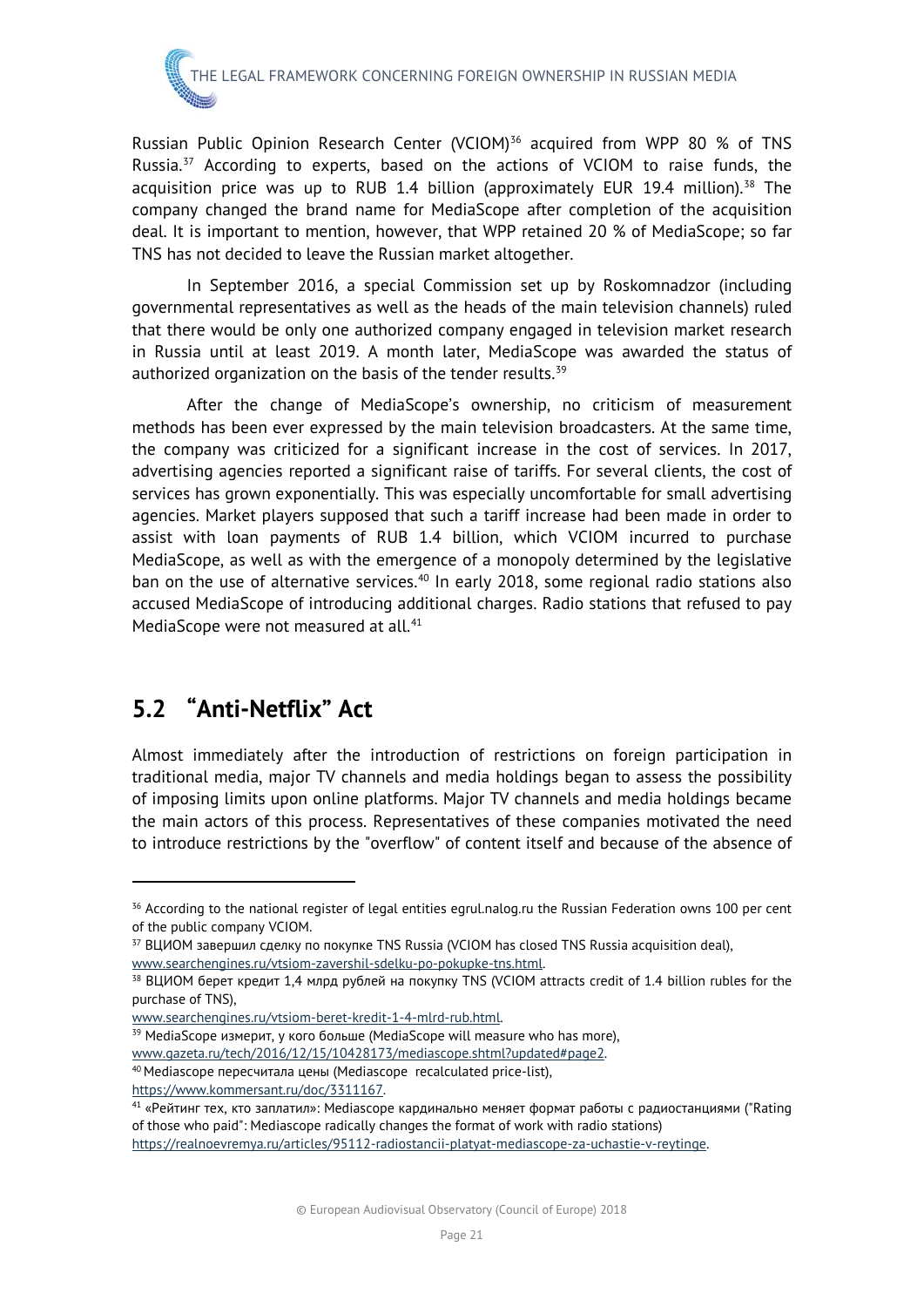a level playing field for broadcasters of content to the Internet. According to TV companies and TV producers, the level of restrictions should be the same in all media.<sup>[42](#page-29-0)</sup>

This approach, however, was not supported by online broadcasting platforms operating in Russia. On the one hand, this could be explained by the insufficient saturation of the market by investments (this was indicated by online VoD services themselves). On the other hand, the lack of support could be explained by the absence of serious competition from world leading projects. In particular, despite the fact that Russian experts called the bill being drafted "anti-Netflix", this streaming platform itself clearly did not plan an active expansion into the Russian market. The content of Netflix became available for viewing from Russia much later than the Russian video portals were launched, Netflix's content and its Internet service interface was available in English only. Netflix also did not conduct a promotion campaign to market its service in Russia.

In the absence of large foreign online broadcasting platforms, the main discussions arose regarding social networks and UGC websites. Finally, it was decided not to include these categories of services within the scope of the regulation. Despite the fact that the authors of the draft law bore in mind previous regulation, the final version included a number of unusual provisions.

The Federal Statute amending the information law<sup>[43](#page-29-1)</sup> was adopted on 1 May 2017 and entered into force two months later. According to the Explanatory Statement, the main goal of the law was clarifying the legal status of OTT services.<sup>[44](#page-29-2)</sup>

The new law introduced the concept of "audiovisual service". It was described as a website providing audiovisual content which is available for the public on the basis of adbased VOD or subscription VOD model. In order to be subject to regulation, the service should have at least 100, 000 visitors per day. The audiovisual service corresponding to these requirements is to be included in the register compiled by Roskomnadzor and is obliged to comply with the following requirements: not to distribute prohibited information; to rate or identify information, in order to protect children from information harmful to their development and health; to "comply with the legislation requirements for dissemination of mass information"; and to use software provided by Roskomnadzor designed to count the number of visitors. Perhaps the most unusual restriction is the ban on the distribution of TV channels that are not registered as media in the Russian Federation.

Audiovisual services can be owned only by Russian citizens (unless they hold citizenship of any other state) and Russian legal entities, provided however that foreign participation does not exceed 20 percent of share capital. Foreign states, citizens and

-

<span id="page-29-0"></span> $42$  Онлайн-кинотеатры посмотрят по паспорту (Online cinemas will show passports), [https://www.kommersant.ru/doc/3060071?from=doc\\_vrez.](https://www.kommersant.ru/doc/3060071?from=doc_vrez)

<span id="page-29-1"></span><sup>43</sup> Федеральный закон "О внесении изменений в Федеральный закон "Об информации, информационных технологиях и о защите информации" и отдельные законодательные акты Российской Федерации" (the Federal Statute "On Amendments to the Federal Law "On Information, Information Technologies and Information Protection" and certain legislative acts of the Russian Federation"), 01 May 2017 No. 87-ФЗ, [http://docs.cntd.ru/document/420397323.](http://docs.cntd.ru/document/420397323)

<span id="page-29-2"></span><sup>&</sup>lt;sup>44</sup> The text of the Explanatory Statement in Russian is available for downloading at [http://sozd.parliament.gov.ru/bill/37671-7.](http://sozd.parliament.gov.ru/bill/37671-7)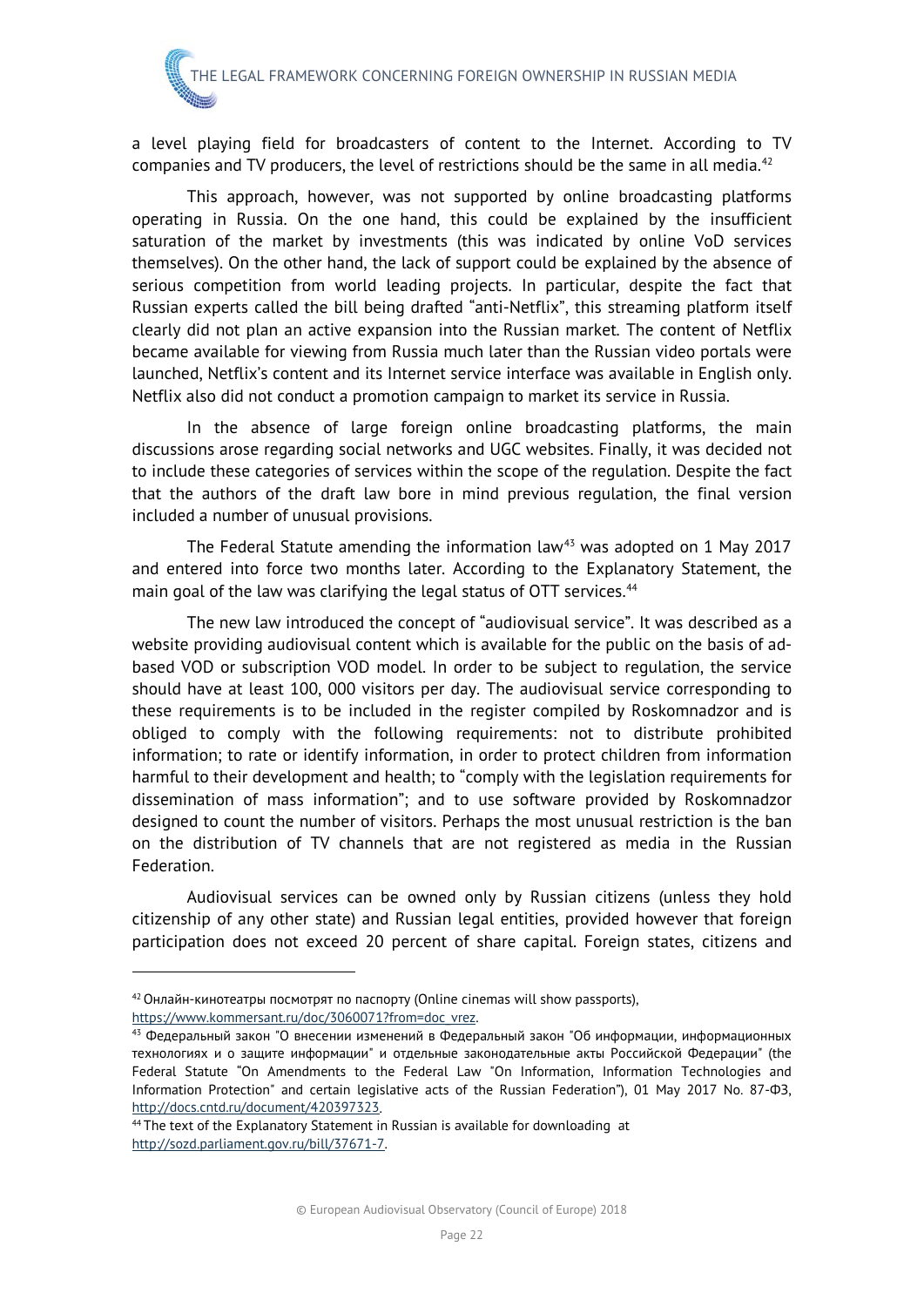

companies may be allowed to own more than 20 percent of the share capital of an audiovisual service under three circumstances: the Russian audience of the audiovisual service shall not exceed 50 percent; the audiovisual service owner shall undertake to comply with the law; a special governmental commission formed on the basis of a government decree shall approve foreign ownership. The approval may be granted if ownership, management, or control of the owner of audiovisual services will contribute to the development of the market for audiovisual services in the Russian Federation. In the event that the audiovisual service, which corresponds to the description given in the law, does not ensure the following of the law, it can be blocked in the territory of the Russian Federation.

Failure of an owner of an audiovisual service to comply with the requirements of the law may result in administrative fines for legal entities from RUB 600 000 up to RUB 1 million (approximately from EUR 8 000 to EUR 13 300) subject to the Code of Administrative Offences, and up to RUB 3 million (approximately EUR 40 000) for repeated violations.

At the time of writing, not all regulations concerning the enforcement of the law had been adopted and the government commission that is competent to approve foreign participation in the media has not been formed; so far no site has been included in the register of audiovisual services. It is difficult at this point to assess the effectiveness of the legislation described, based on the lack of its practice.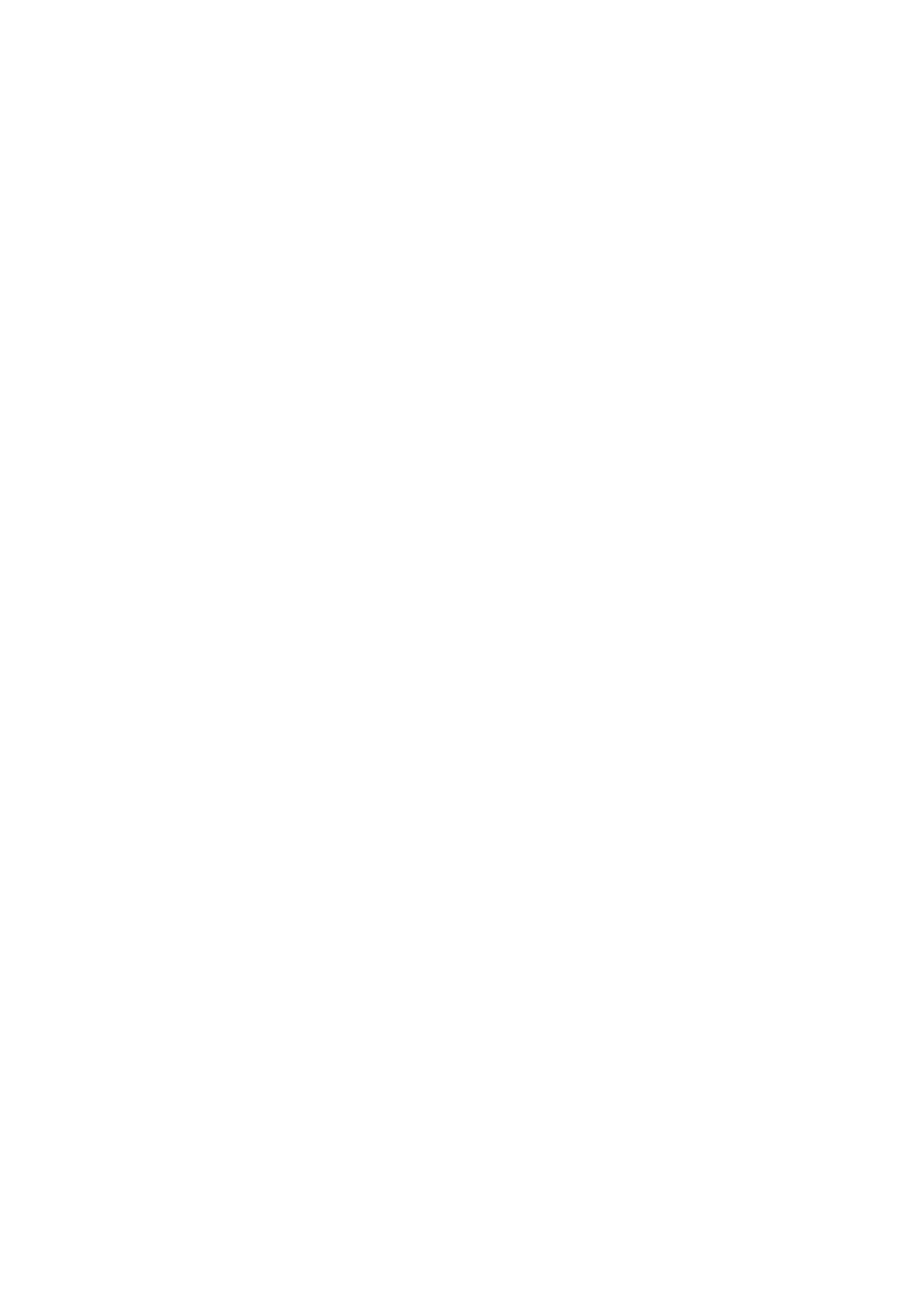# <span id="page-32-0"></span>**6. Foreign financing reporting requirement**

To aggravate the complexities of Russian media regulation, at the end of December 2015 the Statute on Mass Media was further amended to include a duty of mass media companies to report on foreign financing.[45](#page-32-1) A detailed reporting procedure was approved by the Government Ordinance No 368 of 28 April 2016.<sup>[46](#page-32-2)</sup> The relevant reporting form was approved by Roskomnadzor.

If a mass media editorial board, publisher, or broadcaster receives any funds from foreign sources (as defined below), this must be reported. Reports are to be submitted once a quarter, not later than 10 days after the given accounting period. Only electronic communications may be used for reporting: mass media either upload reports at the Roskomnadzor website or must send them via the Public Services Portal of the Russian Federation (part of e-government services). All reports are supposed to be publicly available through the Roskomnadzor website.

In the context of the regulation of foreign financing, a "foreign source" includes a foreign state, an international organization, any foreign legal entity, a Russian non-profit organization having the status of "foreign agent", a foreign citizen or stateless person, or a Russian legal entity whose participants (founders) are any of the above.

Certain transactions shall be free from reporting. These include funds received from a "founder" of the relevant mass media organization, funds that constitute

<span id="page-32-1"></span><sup>45</sup> Федеральный закон "О внесении изменений в Закон Российской Федерации "О средствах массовой информации" и Кодекс Российской Федерации об административных правонарушениях" (the Federal Statute "On Amending the Statute of the Russian Federation on the Mass Media and the [Code of](http://context.reverso.net/%D0%BF%D0%B5%D1%80%D0%B5%D0%B2%D0%BE%D0%B4/%D0%B0%D0%BD%D0%B3%D0%BB%D0%B8%D0%B9%D1%81%D0%BA%D0%B8%D0%B9-%D1%80%D1%83%D1%81%D1%81%D0%BA%D0%B8%D0%B9/Code+of+Administrative+Offences)  [Administrative Offences\)](http://context.reverso.net/%D0%BF%D0%B5%D1%80%D0%B5%D0%B2%D0%BE%D0%B4/%D0%B0%D0%BD%D0%B3%D0%BB%D0%B8%D0%B9%D1%81%D0%BA%D0%B8%D0%B9-%D1%80%D1%83%D1%81%D1%81%D0%BA%D0%B8%D0%B9/Code+of+Administrative+Offences), 30 December 2015 No. 464-ФЗ. The text in Russian is available at [http://pravo.gov.ru/proxy/ips/?docbody=&prevDoc=102013812&backlink=1&&nd=102385654.](http://pravo.gov.ru/proxy/ips/?docbody=&prevDoc=102013812&backlink=1&&nd=102385654)<br><sup>46</sup> Постановление Правительства РФ "Об утверждении Правил предоставления информации о получении

<span id="page-32-2"></span>редакцией средства массовой информации, вещателем или издателем денежных средств от иностранного государства, международной организации, иностранной организации, от выполняющей в соответствии с законодательством Российской Федерации функции иностранного агента некоммерческой организации, иностранного гражданина, лица без гражданства, а также от Российской организации, участниками и (или) учредителями которой являются указанные лица" (Ordinance of the Government of the Russian Federation "On the Approval of the Rules of Providing Information on the Receipt by the Editorial Office of Mass Media, the Broadcaster or the Publisher of Money Resources from a Foreign State, International Organization, Foreign Organization, from performing the functions of a foreign agent of a non-profit organization, a foreign citizen, citizenship, as well as from the Russian organization, whose participants and (or) the founders are the said persons "), 28 April 2016 No. 368. The text in Russian is available at [https://rg.ru/2016/05/18/medvedev-dok.html.](https://rg.ru/2016/05/18/medvedev-dok.html)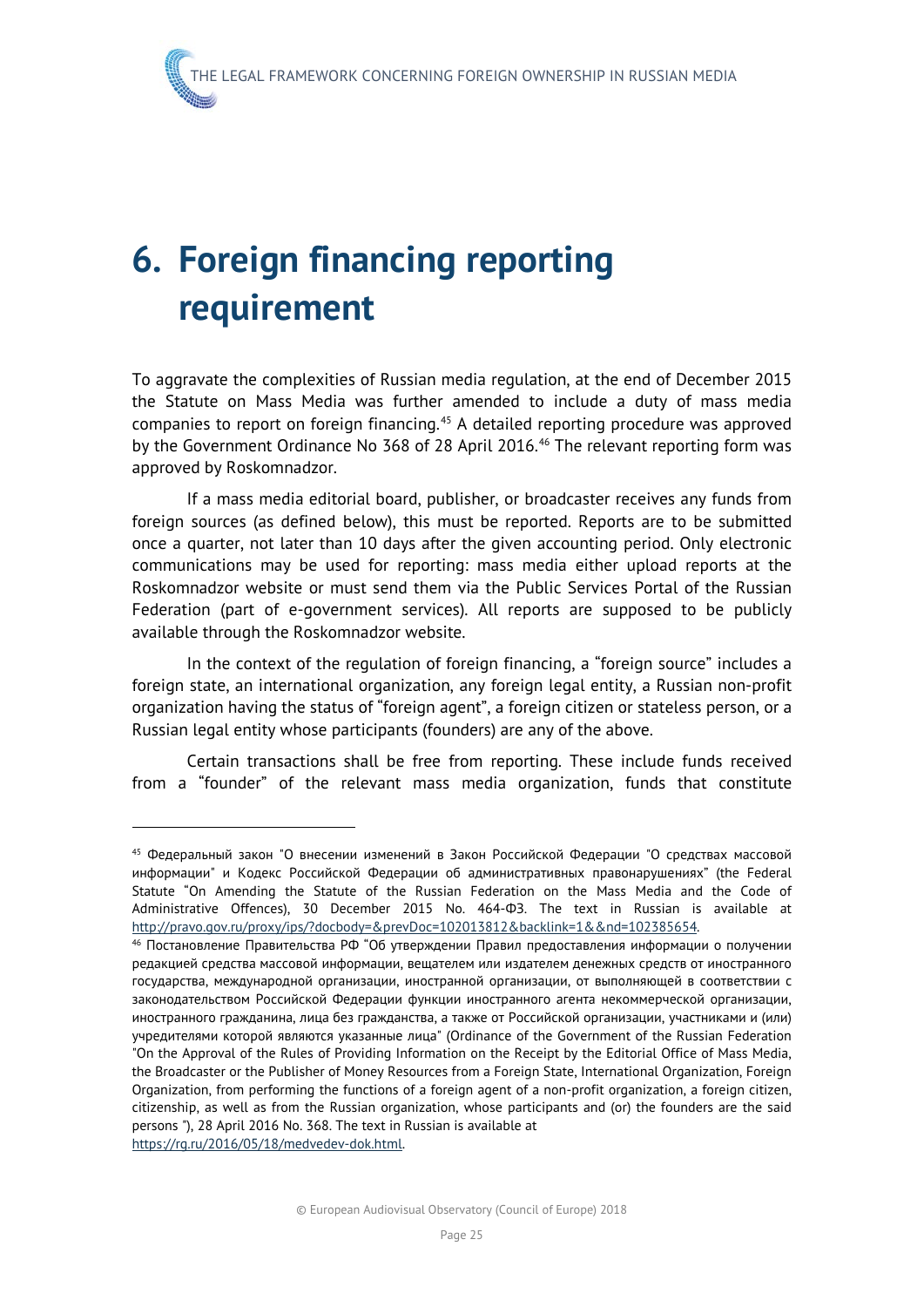advertising revenues or distribution income for the relevant channel, or other mass media and funds in the amount of less than RUB 15 000 (approximately EUR 200).

Failure to comply with the new requirements may result in administrative fines for legal entities from 100 up to 200 percent of the amount of unreported funds (up to 400 percent for a repeated violation), subject to the Code of Administrative Offences.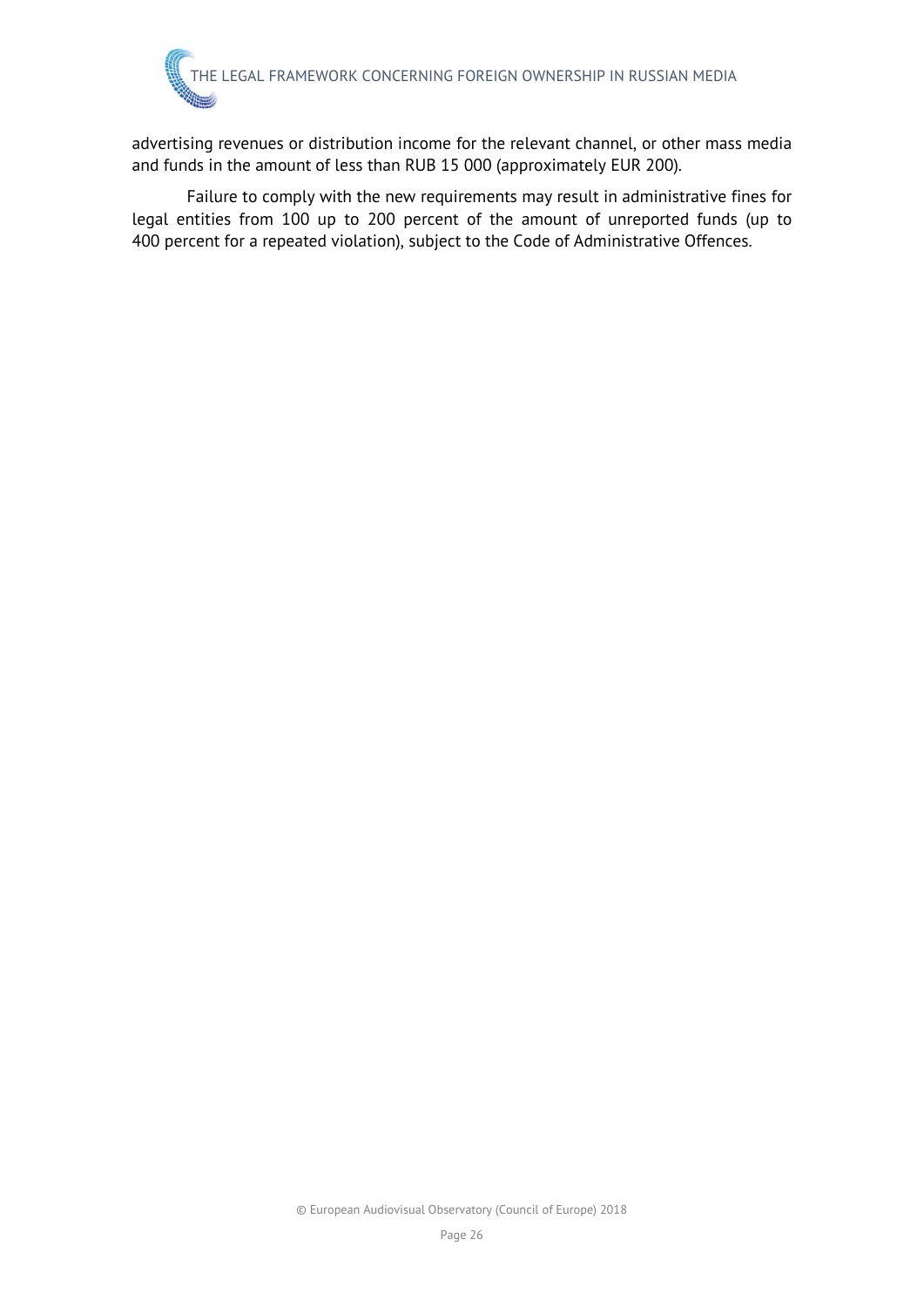### <span id="page-34-0"></span>**7. Conclusions**

The introduction of restrictions on foreign participation in the mass media has taken a very important, although uneven, path. The significant amount of work that has been done in this direction over the past five years demonstrates that Russia is consistently implementing a protectionist regime in relation to the information market. At the same time, despite the fact that foreign persons are forced to leave the media market, it can be stated that their economic interests are not infringed upon. It is correct to characterize the situation as have caused lost profits, but not direct damages. In the cases where foreign companies realize that there is a corridor of opportunity for maintaining their presence in the country, they are striving for this. This indicates that at present the positive aspects of working in Russia outweigh the negative.

At the same time, there is certainly a critical concentration of mass media assets and a sufficient reduction in the level of competition. These factors inevitably lead to a decline in the level of content and mass media management quality. In some cases, it is obvious that the declared strategy to protect the informational space is used by lobbyists to advance their interests. This not only weakens competition, but also forms a distorted picture of the state of the industry.

Another negative trend is that the degree of regulation and the number of restrictions in the legal system have increased so drastically that it will inevitably warn off potential new projects coming externally. This reduces the level of Russia's involvement in the global market, as well as mass media professionals' awareness of processes and cutting edge audiovisual market trends.

Finally, despite the fact that Internet regulation for the most part does not seem to be effective at this stage, the claimed restrictive trend implies that in the event of the concentration of technical and organizational resources for law implementation activities, governmental authorities will be able to significantly restrict the transfrontier flow of information and the access of Russian consumers to the audiovisual content market. The Internet-related activity is clearly becoming the main issue on the agenda of the Russian authorities.